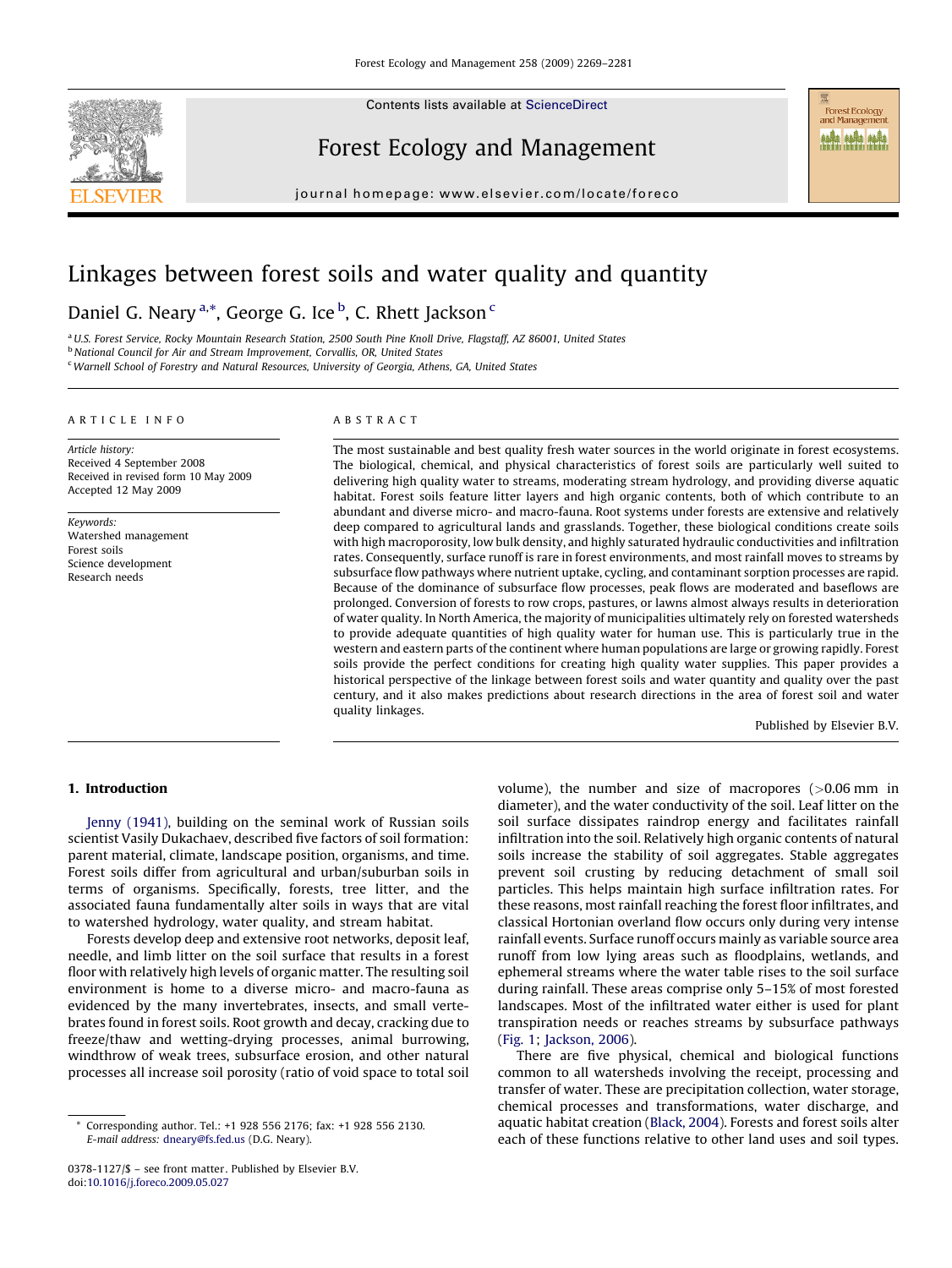<span id="page-1-0"></span>

Fig. 1. Water flow pathways in a forested watershed (Adapted from [Jackson, 2006](#page-10-0)).

Due to their high leaf area indices, forests intercept more rainfall than other vegetative assemblages. Deep and well-developed root systems of mature forests efficiently extract soil moisture for tree growth, and also transpire more water than other vegetation types. Nevertheless, because of the high infiltration rates and high soil storage, the hydrologic regime of forests tends to be highly moderated in terms of both peak flows and low flows.

Sediment and nutrient fluxes from forest watersheds are also moderated. The same factors that promote infiltration, subsurface flow, and soil-moisture storage also reduce surface erosion. Even the presence of large wood in streams may reduce stream velocities by increasing channel roughness and promoting sediment storage and nutrient retention (nutrient spiraling) in the stream channel. Tight nutrient cycles in undisturbed forest soils and watersheds result in net gains or small losses of most nutrients compared to other land uses [\(Hornbeck et al., 1987; Swank and](#page-10-0) [Waide, 1988\)](#page-10-0). Perennial plant uptake and organic matter in forest soils help to retain nutrients. [Neary and Leonard \(1978\)](#page-11-0), [Van Lear](#page-12-0) [et al. \(1985\)](#page-12-0) and [McBroom et al. \(2008\)](#page-11-0) found that forest watersheds retain most nitrogen inputs, even after fertilization and timber harvesting have occurred.

Streams draining forests tend to have relatively stable channels in quasi geomorphic equilibrium, low concentrations of nutrients and contaminants, and high levels of riparian-stream interaction. Aquatic biodiversity is generally greater in forested streams than in adjacent streams in other land uses ([Wallace, 1988; Kratzer et al.,](#page-12-0) [2006\)](#page-12-0). During the process of urbanization, lands are cleared of forest vegetation, slopes and soils are graded for construction, impervious surfaces (rooftops, parking lots, roads) are constructed; and curbs, gutters, and storm drains are created that hasten the flow of surface water off the landscape. The process of clearing and grading compacts the soil, reducing total porosity and macropore volume and thus decreasing infiltration rates. Urban soils typically lack litter layers and have low organic matter contents, so they are susceptible to surface crusting during rainfall. Horton overland flow occurs at lower rainfall rates on these and other disturbed soils. Some altered surfaces have been so degraded that they have infiltration rates approaching zero, thus converting nearly 100% of incident rainfall into overland flow (Fig. 2). [Pritchett \(1979\),](#page-11-0) in his seminal textbook ''Management and Properties of Forest Soils'' delved into the topics of forest watersheds, and how soil cover and vegetation can be manipulated to increase water yields [\(Fig. 3](#page-2-0)). He spent time examining how season, precipitation, precipitation timing, cover, and aspect can affect water yield. His concluding comments highlighted the importance of forests and forest soils in protecting watersheds and water resources.

The U.S. Geological Survey's NAWQA studies ([Rosen and](#page-11-0) [Lapham, 2008](#page-11-0)) comparing water quality across land uses have repeatedly shown that forest lands provide the highest quality stream water (e.g. [Frick et al., 1996](#page-10-0)). Much of urbanized America



Fig. 2. Degraded Typic Hapludult soil in north Georgia following logging and burning of a site with a legacy of agriculture-related desertification (photo by Daniel G. Neary).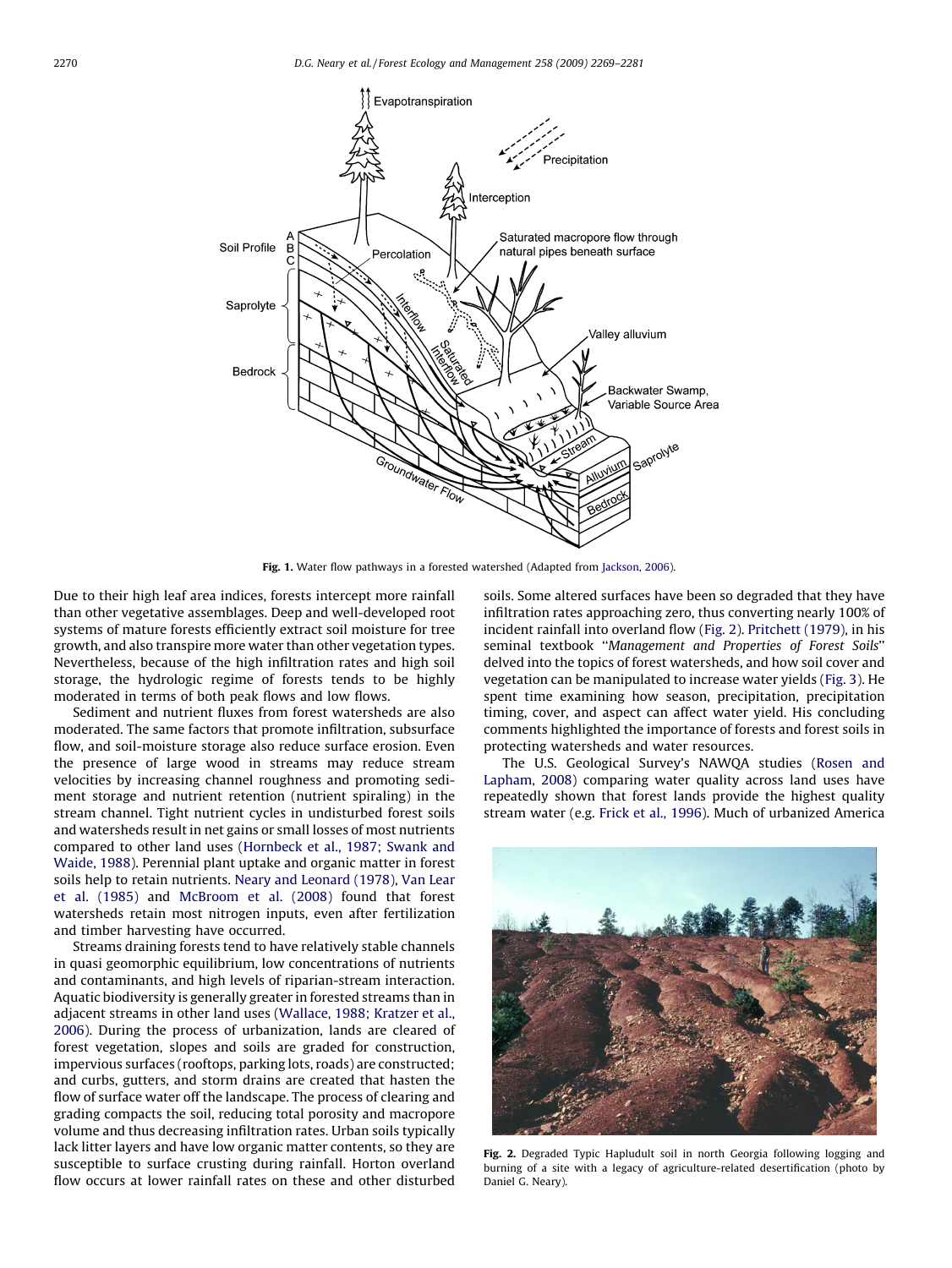<span id="page-2-0"></span>

Fig. 3. First-year streamflow increases cross a precipitation gradient from 480 to 2600 mm produced by tree harvesting ([Neary et al., 2005\)](#page-11-0).

depends on forested watersheds to provide stable supplies of high quality water. Rivers such as the Colorado that supply water to major metropolitan areas in Arizona, California, and Nevada, derive the bulk of their flows from forested mountain headwater streams. The quality of water is so high from some forested watersheds that cities like Portland, Oregon, utilize unfiltered river water from forested watersheds to supply their residents and businesses. New York City has long relied upon mixed forest/farm watersheds in the Catskill Mountains to provide one of the highest quality metropolitan drinking water supplies in the world.

In the USA, 3400 towns and cities currently depend on National Forest watersheds for their public water supplies [\(Ryan and](#page-11-0) [Glasser, 2000](#page-11-0)). An additional 3000 administrative sites such as campgrounds, picnic areas, and historical sites rely on the same or similar sources. It has been estimated that 25% of the people in the USA, predominantly in western regions where the bulk of the National Forest lands are located, rely on streams and groundwater emanating from National Forests for their public water supplies. Since 70% of the forest area in the USA is outside the National Forest System, particularly in the eastern USA, a conservative estimate is that 50–75% of the USA's population relies on forest lands to produce adequate supplies of good quality water. In Canada, the percentage is higher due to that country's vast forest area. In much of the central and northern Mexico area, a semi-arid region with rapidly expanding populations, the situation is similar to the western USA. The more humid regions of southern Mexico and the Yucatan Peninsula are more similar to the eastern USA and Canada.

The intent of this paper is to provide a historical perspective of the linkage between forest soils and water quantity and quality in North America over the past century. This narrative describes the development of this area of watershed science, the key scientists that moved this discipline forward, how it developed, and the breakthroughs that have advanced the understanding of forest soils and watershed science. Lastly, the authors would like to gaze into the crystal ball of watershed ''wizardry'' to examine potential directions, trends and research needs in this topic area as the 21st Century progresses.

## 2. Historical understanding of watersheds, soil, and water quality relationships

Watershed management and the importance of forests to water quantity and quality are certainly not new concepts. Watershed management is often thought of as a 20th century development, but its roots go much further back in the history of human civilization. Water and soil have been linked throughout all of human civilization, and poor management of the latter has led to the collapse of numerous societies ([Diamond, 2005](#page-10-0)).

The Chinese began developing an understanding of watershed management, hydrology, and the importance of forest soils as early as 2880 B.C, and forest protection laws were enacted as early as 300 B.C. [\(Chang, 2003\)](#page-10-0). Indian texts from Vedic times (1000 B.C.) indicated an early understanding of the hydrologic cycle in the development of human civilization, and early development of the concepts upon which the modern science of hydrology and watershed management is based ([Chandra, 1990](#page-10-0)). The development of cities in the Middle East and the Mediterranean Sea basin depended not only upon the agricultural revolution, but also upon water management [\(Illich, 1985\)](#page-10-0). The Minoan (1700 B.C.) and Mycenaean (1400 B.C.) civilizations of Crete and Greece had a good understanding of water management as indicated by the extensive water facilities they created for their cities [\(Tainter, 1988\)](#page-12-0). Cities like Ninevah and Troy constricted aqueducts to bring water up to 80 km away from then forested regions in the 7th and 6th centuries B.C. The first aqueduct supplying Rome was built in 312 B.C., and extended out to streams with predominantly forested areas because of a rapidly expanding population and demands for good quality water. By 97 A.D., Rome was a city of over one million with 9 aqueducts 400 km in length bringing in over 1000 L/person/day of fresh water. Population expansion necessitated the construction of an additional five aqueducts by 300 A.D. [\(Hodge, 2002\)](#page-10-0).

Watershed management and engineering skills declined with the collapse of Rome and the entry of Western European civilization into the Dark Ages. However, recognition of the importance of forests survived since in 1215, King Louis the VI of France promulgated an ordinance called ''The Decree of Waters and Forests'' in recognition of the interrelationships between water and forests ([Kittredge, 1948](#page-11-0)). The Swiss set aside the first European watershed protection forest in 1342 ([Kittredge, 1948\)](#page-11-0). Between 1535 and 1777, another 322 forests were designated as watershed reserves and avalanche protection zones.

By the 19th century, French and Italian scientists published treatises that recognized the relationships between hydrology, vegetation, and climate, and the serious erosion andwater impacts of deforestation. [\(Grebe, 1852; Heyer, 1860; Kittredge, 1948\)](#page-10-0) A remark from the German naturalist [Von Humbolt \(1849\)](#page-12-0) indicated that the importance of forests for good watershed management. But, as late as 1826, Paris could only supply 3 L/person/day to its population, and London's water supply capacity was only 37 L/person/day in 1936 ([Illich, 1985\)](#page-10-0). In contrast, Rome was providing for its population over 30 times that of London in 97 A.D. [\(Hodge, 2002\)](#page-10-0).

In the Western Hemisphere, early Native American cultures made substantial achievements in watershed management. Between 200 B.C. and 700 A.D., the Huari and Tiahuanaco empires of Peru and Bolivia built extensive irrigation canals and agricultural terracing to create a large artificial agricultural landscape to support their burgeoning populations [\(Tainter, 1988\)](#page-12-0). The Inca civilization that followed these two empires had cities of 200,000 people supplied with water by lengthy aqueducts from forests in the Andes Mountains ([Kerr, 1960\)](#page-10-0). The Mayan culture (1000 B.C. to 1000 A.D.) of the Southern Lowlands of Mexico modified their landscapes extensively to provide water for agriculture [\(Tainter,](#page-12-0) [1988\)](#page-12-0), but drought, forest clearing, and soil degradation caught up with this society and contributed to its collapse.

The Hohokam culture that occupied areas of the Sonoran Desert in Arizona from 600 to 1200 A.D. was noteworthy among North American native peoples for water management [\(Reid and](#page-11-0) [Whittlesey, 1997\)](#page-11-0). Hohokam living near the present day city of Phoenix irrigated their corn, bean, and squash crops in the Sonoran Desert, a location that averaged less than 200 mm of annual precipitation. They used fresh water originating in forested watersheds of the Salt and Verde Rivers ([McGuire, 1982\)](#page-11-0).

Watershed management in the USA gained a strong foothold with the creation of the National Forests. The Forest Reserve Act of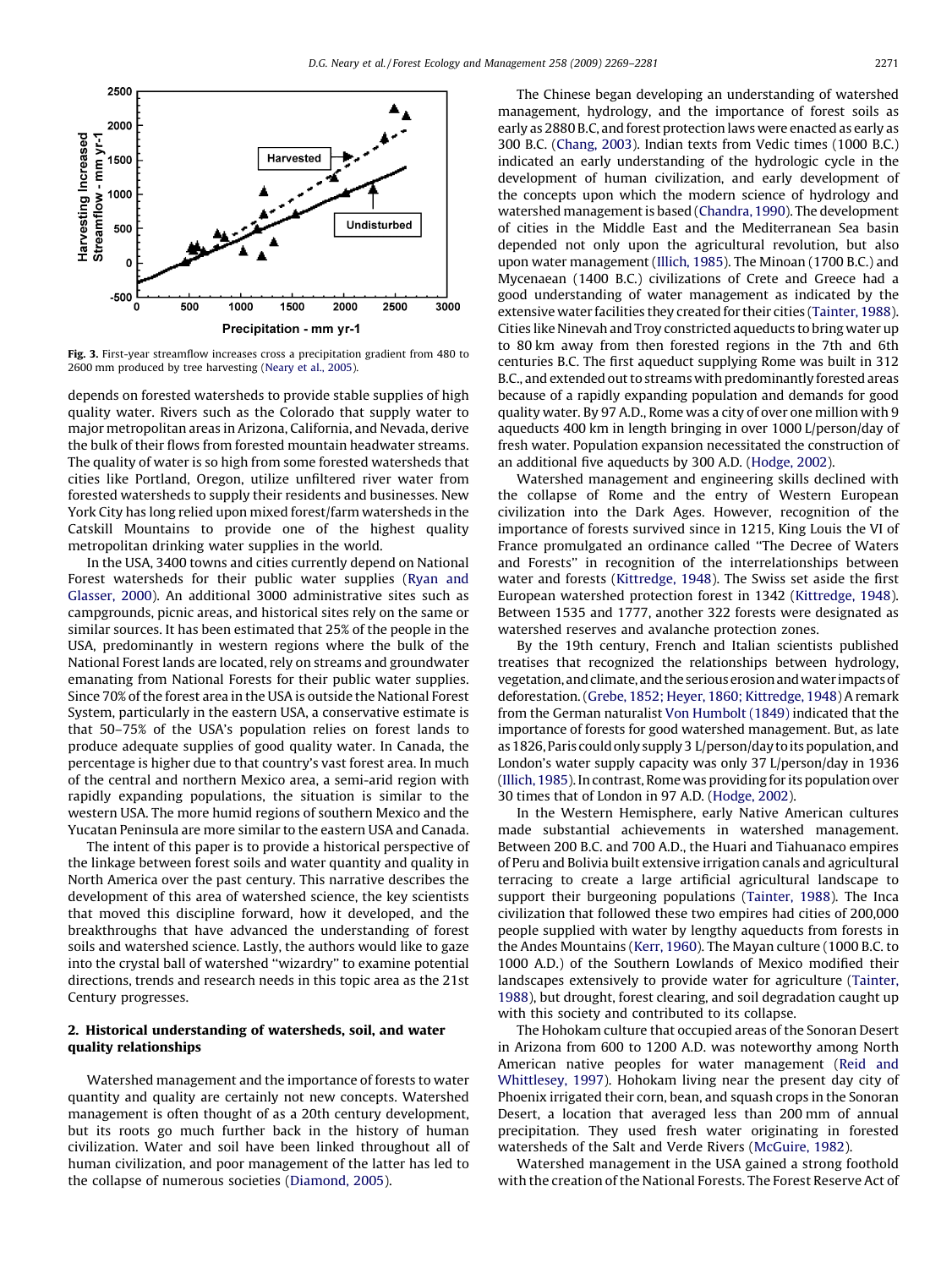<span id="page-3-0"></span>Locations and themes of the eleven North American Forest Soils Conferences, with total oral papers and those dedicated to forest soil and water linkages.

| No. | Year | Location             | <b>Theme</b>                              | Oral Papers Presented (Water) |
|-----|------|----------------------|-------------------------------------------|-------------------------------|
|     | 1958 | East Lansing, MI     | None                                      | 31(1)                         |
|     | 1963 | Corvallis, OR        | Forest Soil Relationships                 | 35(0)                         |
|     | 1968 | Raleigh, NC          | Tree Growth and Forest Soils              | 38(1)                         |
| 4   | 1973 | Quebec City, QB      | Forest Soils and Land Management          | 42(8)                         |
|     | 1978 | Fort Collins, CO     | Forest Soils and Land Use                 | 33(7)                         |
| 6   | 1983 | Knoxville, TN        | Forest Soils and Treatment Impacts        | 25(1)                         |
|     | 1988 | Vancouver, BC        | Sustained Productivity of Forest Soils    | 30(0)                         |
| 8   | 1993 | Gainesville, FL      | Carbon Form and Function in Forest Soils  | 27(0)                         |
| 9   | 1998 | Sault Ste, Marie, ON | Forest Soils and Ecosystem Sustainability | 31(0)                         |
| 10  | 2003 | Tahoe City, CA       | Forest Soils Research                     | 23(2)                         |
| 11  | 2008 | Blacksburg, VA       | Forest Soil Science: Celebrating 50 Years | 23(5)                         |

1891 created the reserves that were to become the core of the National Forest system ([Steen, 1976\)](#page-11-0). By the end of 1892, President Harrison had added 15 reserves totaling 5.3 million ha, primarily to protect water supplies. In 1896, the forest reserves were up to 8.1 million ha. President Cleveland set off a land reservation further by adding another 8.5 million ha in early 1897 with the Pettigrew Amendment to the 1897 Sundry Civil Appropriations Bill (also known as the Organic Act of 1897). This legislation clearly defined the purpose of the forest reserves stating that the reserves could be established only to improve and protect forests or secure favorable water flows [\(Steen, 1976; Ice](#page-11-0) [and Stednick, 2004](#page-11-0)).

Forest soils are of paramount importance to successful watershed management and the continuity of civilization as we know it [\(Montgomery, 2007](#page-11-0)): In 2008, the Congress of the United States finally recognized this important role in providing clean water through a Senate Resolution that now declares that soils are an ''essential'' natural resource, placing soil on par with water and air. The Senate Resolution acknowledges the work of soil scientists and soil professionals to continue to enrich the lives of all Americans by improving stewardship of the soil, combating soil degradation, and ensuring the future protection and sustainable use of air, soil, and water resources in the United States ([Congressional Record, 2008\)](#page-10-0).

## 3. Forest soil science and connections to water quantity and quality

#### 3.1. Influential textbooks

[Pritchett \(1979\)](#page-11-0) commented that the science of Forest Soils developed slowly in North America during the 20th Century because of the lack of incentive during what has been labeled as the period of exploitive technological forestry ([Stone, 1975; McFee and](#page-11-0) [Kelly, 2005\)](#page-11-0). Although the Forest Reserve Act of 1891 and the Organic Act of 1897 had already acknowledged the importance of water, it was only after World War I that the management of forests for other uses came into vogue.

[Pritchett \(1979\)](#page-11-0) went on to say that the greatest stimulus to the development of Forest Soils in North America as a scientific discipline was simultaneous publications of text books on the subject by [Lutz and Chandler \(1946\)](#page-11-0) and [Wilde \(1946\).](#page-12-0) Two European textbooks preceded these books [\(Ramann, 1893; Henry,](#page-11-0) [1908,](#page-11-0) cited in [Comerford, 2006\)](#page-10-0), and several from Sweden and Germany followed in the early 1950s. However, language differences limited their use in North American forestry. Although there is a large body of research on forest soils and water, any discussion of the development of forest soil science and its linkage to water must include the North American texts that [Pritchett](#page-11-0) [\(1979\)](#page-11-0) mentioned, as well as more recent ones. These include texts by [Kittredge \(1948\),](#page-11-0) [Armson \(1977\)](#page-9-0), [Pritchett and Fisher \(1987\),](#page-11-0) [Kimmons \(1987\)](#page-11-0), and [Fisher and Binkley \(2000\)](#page-10-0).

A number of forest hydrology textbooks also chronicle progress in the understanding of forest soils and their influence on water. They document the close association between forest soil science and forest hydrology science that has led to the currently welldeveloped state of knowledge. This group of textbooks include those by [Sopper and Lull \(1967\)](#page-11-0), [Hewlett and Nutter \(1969\)](#page-10-0), [Brown](#page-10-0) [\(1980\)](#page-10-0), [Lee \(1980\)](#page-11-0), [Swank and Crossley \(1988\),](#page-11-0) [Black \(1990\),](#page-9-0) [Brooks et al. \(1991\)](#page-10-0), [Ward and Elliot \(1995\),](#page-12-0) [Chang \(2003\),](#page-10-0) [Ward](#page-12-0) [and Trimble \(2004\),](#page-12-0) and [Stednick \(2008\).](#page-11-0)

## 3.2. North American forest soils conference proceedings

The North American Forest Soils Conferences (NAFSC) began in 1958 (Table 1). They were, and still are viewed, as a means to summarize and highlight advances in forest soil science every 5

#### Table 2

Forest soil and water linkage papers in the North American Forest Soil Conferences 1958 to 2008.

| <b>NAFSC</b>   | <b>YEAR</b> | <b>TOPIC</b>                                                                                                              | Number of Papers                                 |
|----------------|-------------|---------------------------------------------------------------------------------------------------------------------------|--------------------------------------------------|
| $\mathbf{1}$   | 1958        | Soil Moisture<br>Forest Soils and Watersheds                                                                              | $\overline{2}$<br>$\mathbf{1}$                   |
| 2              | 1963        | Soil Moisture<br>Forest Soils and Watersheds<br>Nutrient Cycling<br>Erosion                                               | 1<br>$\mathbf{1}$<br>1<br>$\mathbf{1}$           |
| 3              | 1968        | Nutrient Cycling<br>Pesticide Movement                                                                                    | $\overline{2}$<br>1                              |
| $\overline{4}$ | 1973        | Soil Moisture<br>Nutrient Cycling<br><b>Water Quality</b><br><b>Wastewater Recycling</b>                                  | $\mathbf{1}$<br>3<br>5<br>$\mathbf{1}$           |
| 5              | 1978        | Forest Soils and Watersheds<br>Nutrient Cycling<br>Erosion<br>Wastewater recycling<br>Slope Stability<br>Mining and Water | 3<br>3<br>$\mathbf{1}$<br>$\mathbf{1}$<br>3<br>1 |
| 6              | 1983        | Atmospheric Deposition<br>Grassland Soils and Watersheds                                                                  | 5<br>1                                           |
| 7              | 1988        | Nutrient Cycling<br>Atmospheric Deposition                                                                                | 5<br>$\mathbf{1}$                                |
| 8              | 1993        | Nutrient Cycling                                                                                                          | 7                                                |
| 9              | 1998        | Soil Moisture<br>Nutrient Cycling                                                                                         | 1<br>7                                           |
| 10             | 2003        | Nutrient Cycling<br>Erosion<br>Groundwater<br><b>Water Quality</b>                                                        | 3<br>$\mathbf{1}$<br>$\mathbf{1}$<br>1           |
| 11             | 2008        | Forest Soils and Watersheds<br>Nutrient Cycling                                                                           | 3<br>1                                           |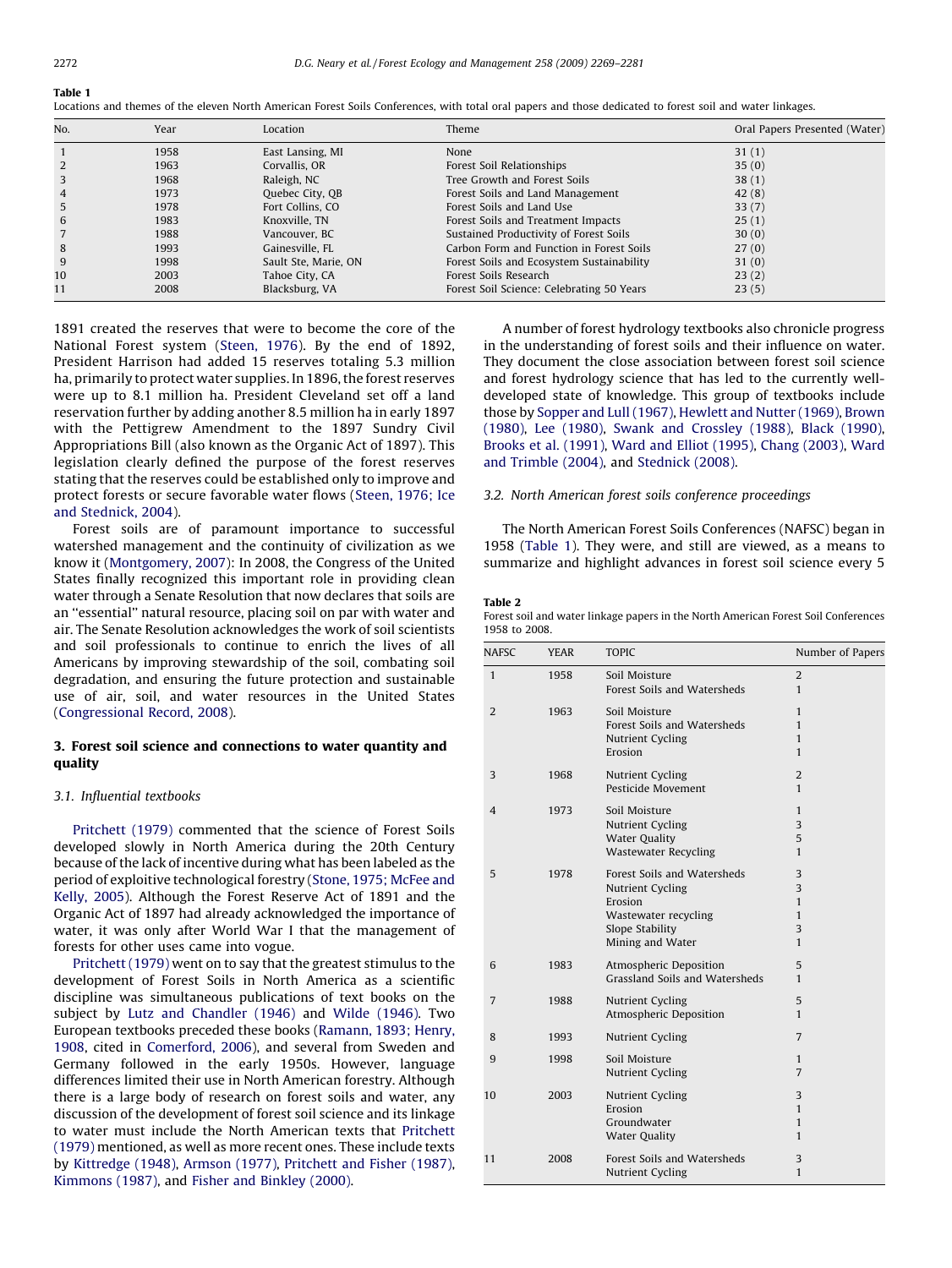<span id="page-4-0"></span>

Fig. 4. Soil Science Society of America Journal articles related to forest soils (Division S-7) and water quantity or quality.

years. The NAFSC has always produced books or special editions of journals to circulate the conference proceedings as widely as possible ([Michigan Agricultural Experiment Station, 1958; Young](#page-11-0)[berg, 1965; Youngberg and Davey, 1970; Bernier and Winget,](#page-11-0) [1975; Youngberg, 1978; Stone, 1984; Gessel et al., 1990; McFee](#page-11-0) [and Kelly, 1995; Boyle and Powers, 2000; Gale et al., 2005\)](#page-11-0). There has been and ebb and flow of water-related papers throughout the 50 years of the NAFSC that has reflected scientific interest, funding, and political interest in the topic. A list of the topics and numbers of papers is shown in [Table 2](#page-3-0).

## 3.3. Soil Science Society of America and other journal publications

A number of journals have published papers that deal with the topic of the linkages between forest soils and water quality. These include the Soil Science Society of America Journal (SSSAJ), the Canadian Journal of Soil Science, Soil Science, Forest Science, Canadian Journal of Forest Research, Journal of Environmental Quality, Southern, Western, and Northern Journals of Applied Forestry, and Forest Ecology and Management. A large number of U.S. Forest Service publications have also dealt with the topic. It is beyond the space constraints of this paper to deal with all sources of published literature, so only publications in the SSSAJ will be addressed.

Publications primarily in Division S-7 (Forest, Range, and Wildland Soils) of the SSSAJ on water and forest soils since 1950 are presented in Fig. 4. There have been 859 publications that addressed the water quantity and quality theme. The peak in waterrelated papers in SSSAJ occurred during the 1960s when they made up 19% of the total S-7 Division papers published. In the current decade the proportion of water-related papers is 11%, with nutrient cycling papers comprising nearly half of the manuscripts. These papers constitute a substantial part of the science behind the linkages between forest soils and water. From 1950 to about 1977, the major water theme was soil moisture. A small number of papers  $\left\langle \langle 2/\gamma\rangle\right\langle 2/\gamma\rangle$  were in other topic areas such as water quantity/quality, nutrient cycling, macropores, ground water, erosion, evapotranspiration, subsurface flow, and watershed studies. After 1977, there was a theme shift. Nutrient cycling became the dominant topic with similar low numbers of papers in the other categories mentioned above, including soil moisture. These themes and their change in importance reflected both scientific interest and funding direction.

## 4. Forest soils and watershed science development

Much of the development of the science that links forest soils and the water flowing from forested watersheds was developed by

Table 3

Major North American long-term forest watershed studies (From [Ice and Stednick, 2004\)](#page-10-0).

| Watershed Study                 | Forest Type               | Location         | Est. | Ownership                 |
|---------------------------------|---------------------------|------------------|------|---------------------------|
| <b>United States of America</b> |                           |                  |      |                           |
| Alsea Basin                     | Douglas-fir               | Oregon           | 1959 | <b>USFS<sup>a</sup></b>   |
| <b>Bear Brook</b>               | N. Hardwoods/Spruce/Fir   | Maine            | 1987 | Private                   |
| <b>Beaver Creek</b>             | Ponderosa Pine/Juniper    | Arizona          | 1956 | <b>USFS</b>               |
| <b>Belle Baruch</b>             | Marsh/Swamp/Pine          | South Carolina   | 1969 | Private                   |
| <b>B.F. Grant</b>               | Loblolly Pine             | Georgia          | 1973 | State                     |
| <b>Bradford Forest</b>          | Slash Pine                | Florida          | 1977 | Private                   |
| Caspar Creek                    | Mixed Conifer             | California       | 1962 | <b>USES</b>               |
| Caribou-Poker Creeks            | Birch/Spruce Taiga        | Alaska           | 1963 | State                     |
| Coweeta                         | S. Hardwoods              | North Carolina   | 1934 | <b>USFS</b>               |
| Entiat                          | Pond. Pine/Douglas-fir    | Washington       | 1957 | <b>USFS</b>               |
| Fernow Forest                   | Mixed Hardwoods           | West Virginia    | 1934 | <b>USFS</b>               |
| <b>Fraser Forest</b>            | Sub-alpine Spruce/Fir     | Colorado         | 1937 | <b>USFS</b>               |
| H.J. Andrews                    | Douglas-fir/W. Hemlock    | Oregon           | 1948 | <b>USFS</b>               |
| <b>Hubbard Brook</b>            | N. Hardwoods/Spruce-fir   | New Hampshire    | 1955 | <b>USFS</b>               |
| King's River                    | Red Fir/Mixed Conifer     | California       | 2002 | <b>USFS</b>               |
| Luquillo                        | <b>Broadleaf Tropical</b> | Puerto Rico      | 1956 | <b>USFS</b>               |
| Marcell Forest                  | Peatland/Hardwoods        | Minnesota        | 1960 | <b>USFS</b>               |
| <b>NC Coastal Plains</b>        | Loblolly Pine/Wetlands    | North Carolina   | 1960 | Private                   |
| Oxford Gulf Coast               | Loblolly Pine             | Mississippi      | 1956 | <b>USFS</b>               |
| Ouachita                        | Loblolly Pine             | Arkansas         | 1977 | <b>USFS</b>               |
| San Dimas                       | Chaparral                 | California       | 1933 | <b>USFS</b>               |
| Santee Forest                   | Mixed Pine/Hardwoods      | South Carolina   | 1937 | <b>USFS</b>               |
| Sierra Ancha Forest             | Chaparral/Mixed Conifer   | Arizona          | 1932 | <b>USFS</b>               |
| <b>Tenderfoot Creek</b>         | Sub-alpine Fir            | Montana          | 1961 | <b>USES</b>               |
| Walker Branch                   | Oak-Hickory               | Tennessee        | 1978 | <b>USDOE</b> <sup>b</sup> |
| Canada                          |                           |                  |      |                           |
| <b>Carnation Creek</b>          | Hemlock/Fir/Red Cedar     | British Columbia | 1970 | Province                  |
| <b>Havward Brook</b>            | Hardwood/Conifer          | New Brunswick    | 1994 | Province                  |
| Pockwock-Bowater                | Red & Black Spruce        | Nova Scotia      | 1997 | Private                   |
| Turkey Lakes                    | Maple/Birch               | Ontario          | 1979 | Province                  |
| <b>Western Boreal Plains</b>    | Spruce/Aspen/Pine         | Alberta          | 2001 | Province                  |

<sup>a</sup> USFS: U.S. Forest Service.

<sup>b</sup> USDOE: U.S. Department of Energy.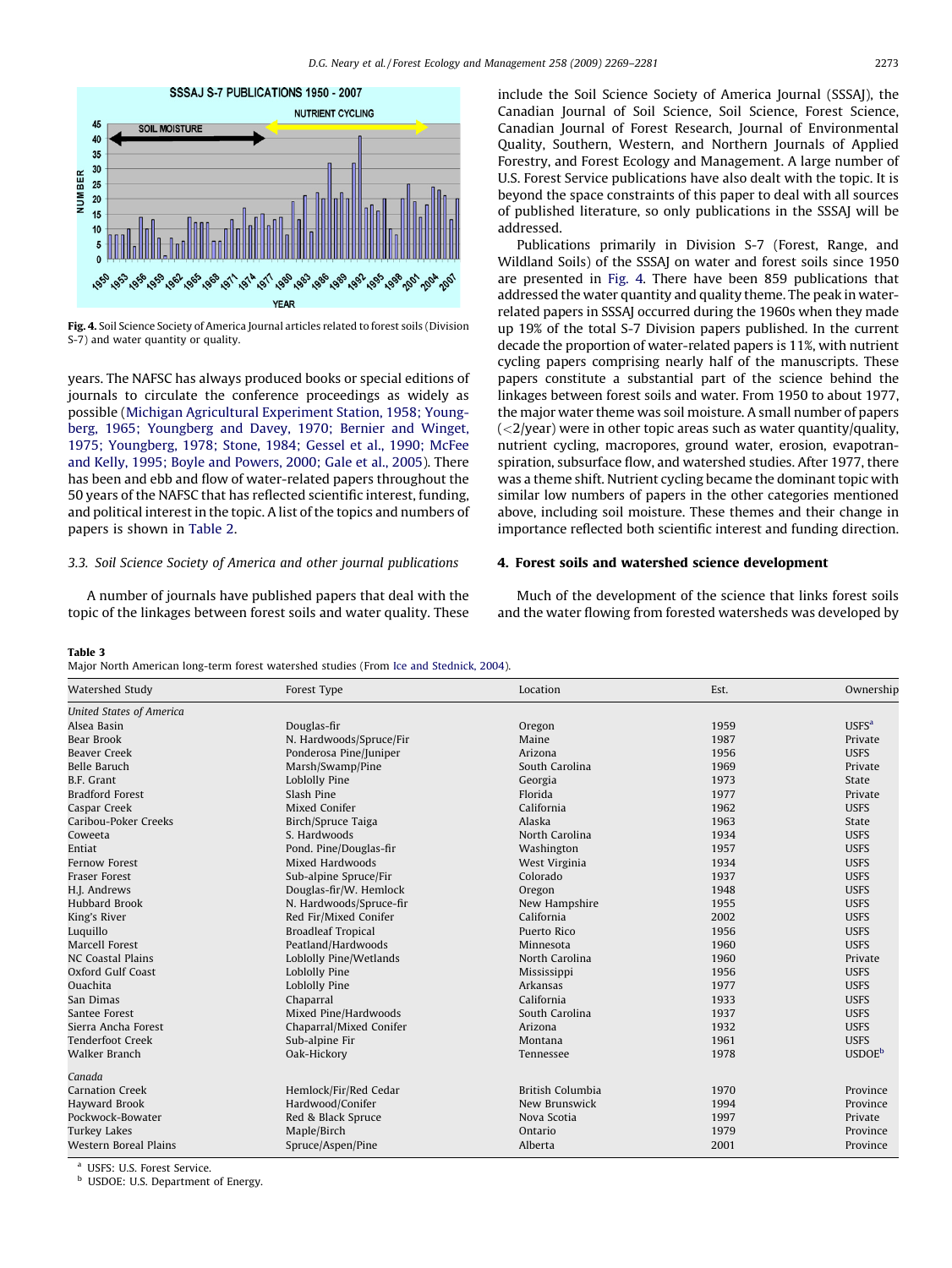soil scientists and hydrologists working on collaboratively on longterm forest watershed studies ([Table 3](#page-4-0)). [Chang \(2006\)](#page-10-0) lists 49 sites in the continental USA that contain a total of 441 experimental watersheds. The bulk of these studies are Federal Governmentfunded, principally by the U.S. Forest Service, because of the longterm commitment and funding needed to operate them. National Science Foundation programs such as the Long-Term Ecological Research network (LTER) and the more recent National Ecological Observatory Network (NEON) also provide support for these longterm watershed studies.

The science synergy that occurred on these studies was a natural result of what [Hendricks \(1962\)](#page-10-0) identified as the critical requirement for understanding water in relation to earth processes like soil science—a collaboration of many disciplines. Continuation of this collaboration will be critical for advances in the forest soil and forest hydrology sciences in the next 50 years. This is particularly true for emerging science issues like climate change.

## 5. Breakthroughs and important concepts

[Black \(1996\)](#page-9-0) defined a number of critically important concepts that underlay the art and science of forest hydrology. These include evaporation, condensation transpiration, interception, photosynthesis, respiration, storm return period, time of concentration, environmental water, water budget, infiltration, antecedent moisture conditions, and variable source area. The latter three concepts directly pertain to the linkages and interactions between soils and water quantity and quality at a watershed scale. Some others which merit mention include landslides and debris flows, water repellency, macropores, and watershed models that incorporate soil processes. The important ones will be highlighted here. The key papers are listed in Table 4.

### 5.1. Variable source area and streamflow

The Variable Source Area concept was an important breakthrough in the understanding of water movement in forests through soils and into streams ([Hewlett and Troendle, 1975\)](#page-10-0). It was a radical departure from the previously held Hortonian concept of overland flow dominating watershed response to rainfall ([Horton, 1933](#page-10-0)). According to the Hortonian concept, overland flow of water occurs more or less simultaneously over a watershed when rainfall exceeds the infiltration capacity of the basin. [Horton \(1933\)](#page-10-0) maintained that such overland flow was a major contribution to the rapid rise of river flow levels, and was the prime cause of soil erosion. Hortonian flow is distinct from subsurface flow since it involves no movement of underground water back to the surface. Subsequent research indicates that the Hortonian model is not widely applicable. Beginning with observations by [Hursh \(1936\)](#page-10-0), forest hydrologists and soil scientists began to demonstrate that Horton overland flow did

#### Table 4

|          | Key breakthrough papers in the linkages of forest soils to water quantity and |  |  |  |  |  |  |
|----------|-------------------------------------------------------------------------------|--|--|--|--|--|--|
| quality. |                                                                               |  |  |  |  |  |  |

| Breakthrough topic                                           | Key paper                   |
|--------------------------------------------------------------|-----------------------------|
| 5.1 Variable source area and streamflow                      | Hewlett and Hibbert (1963)  |
| 5.2 Macropore flow and water movement                        | Hursh (1944)                |
| 5.3 Interflow and subsurface topography                      | <b>Hewlett (1961)</b>       |
| 5.4 Water flow and soil erosion                              | Trimble and Weitzman (1953) |
| 5.5 Landslides and soil management                           | Froehlich (1978)            |
| 5.6 Nutrient cycling and water quality                       | Henderson and Harris (1975) |
| 5.7 Water repellency                                         | DeBano (1981)               |
| 5.8 Forest floor and the environmental<br>fate of pesticides | Norris (1970)               |
| 5.9 Best Management Practices                                | Singer and Maloney (1977).  |
|                                                              | Stone (1973)                |



Fig. 5. Variable source area concept of streamflow response to rainfall at three time steps (Adapted from [Hewlett, 1982\)](#page-10-0).

not describe most stormflow production in forested watersheds. Rigorous development of the variable source area concept began with [Hewlett's \(1961\)](#page-10-0) initial work on soil moisture as a source of baseflow in forest watersheds, and later collaboration with A.R. Hibbert ([Hewlett and Hibbert, 1963\)](#page-10-0). In this concept (Fig. 5, Adapted from [Hewlett, 1982](#page-10-0)), watershed runoff response to precipitation in low order basins typical of forested regions is a combination of two simultaneous and independent processes: slope soil water movement and channel expansion.

Precipitation falling directly into channels is increased by water flowing directly through large soil pores into channels or by upslope displacement of water stored in the soil or in weathered saprolite [\(Hewlett and Nutter, 1969; Hewlett and Troendle, 1975\)](#page-10-0). As rainfall continues, infiltration capacities of soils near the channel are exceeded, causing an upslope expansion of the water surface areas in ephemeral channels that can expand the perennial reach by 10–20 times. The variable source area concept was popularized after the strikingly descriptive mapping of saturated area expansion and contraction conducted by [Dunne and Black](#page-10-0) [\(1970a,b\)](#page-10-0) and [Dunne et al. \(1975\)](#page-10-0). A detailed description of the development of the variable source area concept was presented by [Hibbert and Troendle \(1988\)](#page-10-0) at the Coweeta Hydrologic Laboratory 50th anniversary symposium.

The importance of the variable source area lies in the linkage between forest soils and how watersheds respond to storm events. Because of the properties of forest floor organic materials and the generally high porosity of forest soils, more water infiltrates into the soil, thereby reducing surface runoff, erosion, and flashy responses to storm rainfall. This process also produces more baseflow that supports streamflow between storm events and improves water quality.

## 5.2. Macropore flow and water movement

Macropores in soils are crucial to hillslope hydrologic and biogeochemical processes because they allow soil water to rapidly bypass the soil matrix when the soil is saturated or nearly saturated. These large pores are created by roots, soil fauna, shrinking/drying, soil aggregate development, and by subsurface erosion forming soil pipes. As reported by [Beven and Germann](#page-9-0) [\(1982\)](#page-9-0), the recognition of the importance of macropores dates back over 145 years at least to [Schumacher \(1864\)](#page-11-0), ''the permeability of a soil during infiltration is mainly controlled by big pores, in which the water is not held under the influence of capillary forces.'' [Hursh](#page-10-0) [\(1944\)](#page-10-0), an early thinker on the variable source concept, also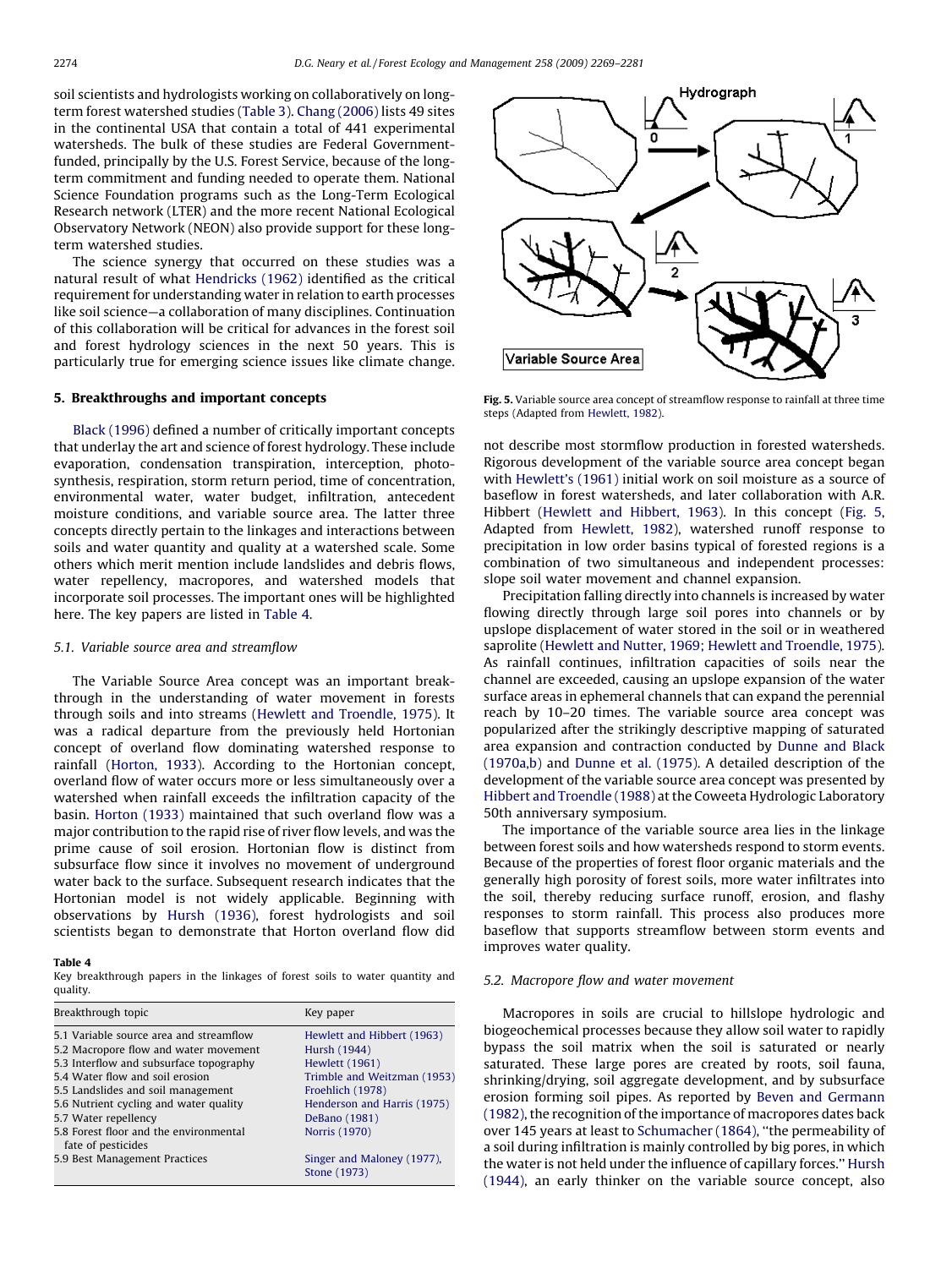realized that macropores in the upper soil horizons could cause increases in lateral transmission rates as soils saturate from below. He realized that in natural soils, macropores created by biological processes such as roots, worm burrowings, or insect tunnels could significantly govern water movement through a substantial volume of soil.

[Beven and Germann \(1982\)](#page-9-0) provided an excellent review of the science and importance of macropores, and their paper stimulated a renewed interest in the hydrologic and biogeochemical roles of macropores. Since 1990, nearly 600 journal articles have been published on the subject. Because of the continued difficulty in mapping, monitoring, and modeling macropores at different scales, it is expected that macropores will continue to be an active area of forest soil research [\(Sidle et al., 1995\)](#page-11-0). Macropores are an important linkage to water flow in forest soils since they provide routes of subsurface rapid water movement to either surficial aquifers or stream channels. These pores develop as a result of the process of tree root growth and decay and burrowing by soil animals of various sizes.

## 5.3. Interflow and subsurface topography

Interflow is shallow lateral subsurface flow moving nearly parallel to the soil surface and flowing over a soil or bedrock layer featuring low hydraulic conductivity. While the concept of interflow appears in early hydrologic texts, the mechanisms and importance of interflow remain a subject of research and debate. [Hewlett \(1961\)](#page-10-0) and [Hewlett and Hibbert \(1963\)](#page-10-0) conducted the first experimental investigation of interflow at the Coweeta Hydrologic Laboratory in western North Carolina. They sought to understand why small mountain streams with very small alluvial aquifers maintained flows during long periods without precipitation. To evaluate the hypothesis that interflow through the thin soil mantle overlying bedrock on steep slopes provided water to replenish the alluvial aquifer and sustain streamflows, they constructed linear concrete troughs, approximately 1 m wide and 1 m deep on 40% slopes, saturated the troughs, covered the tops with plastic to prevent evapotranspiration, and then monitored outflow from the base of the trough. A 14 m long trough sustained flows for 145 days, clearly demonstrating the hillslope interflow could be a dominant contributor of baseflow in steep terrain. Saturated flow from most of the hillslope ceased after only 36 h, and unsaturated flow sustained the saturated wedge at the base of the trough for the remainder of the experiment [\(Hewlett and Hibbert, 1963](#page-10-0)).

Finite difference and finite element modeling of Richards' equation has elucidated many aspects of hillslope flow, including interflow. Using such a model, [Zaslavsky and Sinai \(1981\)](#page-12-0) demonstrated that the initial flow direction of infiltrating water is perpendicular to the soil surface, but that interflow commences when the wetting front reaches an impeding layer. Isotope analysis of rainwater, stream water, soil water, and groundwater has revealed that stormflow in streams is often dominated by ''old'' water, or water that was in the hillslope prior to rainfall (e.g. [Brammer and McDonnell, 1996](#page-10-0)). Pressure waves, or ''piston flow'' as it was originally described by [Hewlett \(1961\)](#page-10-0), are a likely explanation for the old water paradox ([Rasmussen et al., 2000\)](#page-11-0).

Recent investigations have demonstrated the importance of subsoil or bedrock topography on hillslope flow mechanisms. On broader scales, subsurface topography roughly usually reflects surface topography, but subsurface topographic variation at smaller scales can cause zones of subsurface flow accumulation not evident from surface topography. These areas saturate before the rest of the hillslope, initiating rapid macropore flow, as reflected in the ''fill and spill'' hypothesis ([Tromp-Van Meerveld](#page-12-0) [and McDonnell, 2006a,b\)](#page-12-0). The fill and spill hypothesis has substantial implications for threshold responses of hillslope flow to precipitation (e.g. [Lehmann et al., 2007\)](#page-11-0).

## 5.4. Water flow and soil erosion

Soil scientists long ago realized and demonstrated that soil cover strongly affects infiltration rates, and particularly that raindrops hitting bare soils cause aggregate breakdown and the formation of a crust that inhibits infiltration [\(Duley, 1939; Ellison,](#page-10-0) [1947\)](#page-10-0). Reduced infiltration rates increase the likelihood of Hortonian overland flow and the resulting surface erosion. It is not overly simplistic to say that the study of nonpoint source pollution from forestry activities has largely been a study of runoff and erosion from bare soil areas created for roads, landings, skid trails, fire breaks, and also bare soils created by site preparation fires.

In all forested areas of the United States (except for flat coastal plain areas), roads, landings, and skid trails have been repeatedly implicated as the primary source of sediment from silvicultural operations (e.g. [Hoover, 1952; Trimble and Weitzman, 1953;](#page-10-0) [Megahan and Kidd, 1972; Rivenbark and Jackson, 2004](#page-10-0)). Much of the research program at the Fernow Experimental Forest in West Virginia was oriented toward the development of minimum road standards for safe and durable forest access roads that minimized sediment inputs to streams ([Kochenderfer, 1970\)](#page-11-0). Decades of research across the country showed that road-related soil loss could be reduced by vegetating cut and fill slopes [\(Hursh, 1942;](#page-10-0) [Swift, 1988; Burroughs and King, 1989](#page-10-0)), by improving road surfaces ([Reid and Dunne, 1984; Swift, 1984a,b](#page-11-0)), by dispersing water onto hillslopes via broad based dips, turnouts and relief culverts ([Cook and Hewlett, 1979; Luce and Black, 1999\)](#page-10-0), by scheduling traffic during dry periods [\(Bilby et al., 1989\)](#page-9-0), and by providing filter strips between roads and streams [\(Swift, 1986\)](#page-11-0). [Megahan and Kidd \(1972\)](#page-11-0) also determined that road erosion is highest just after road construction and that it decreases with age.

In small basins, forest roads increase peak flows and stormflow volumes due to the surface runoff produced by roads [\(Wemple and](#page-12-0) [Jones, 2003](#page-12-0)). Road cutslopes on steeper slopes may also intercept interflow moving downslope, short-circuiting the natural hydrologic system [\(Wemple et al., 1996](#page-12-0)). Using a distributed hydrologic model, [Wigmosta and Perkins \(2001\)](#page-12-0) and [Bowling and Lettenmaier](#page-10-0) [\(2001\)](#page-10-0) both estimated that forest road networks can increase peak flows by 10–12% in small basins (less than 280 ha), and that roading networks (main roads, temporary roads, and skid trails) and clearcutting can increase 2-yr, 5-yr, and 10-yr recurrence interval peak flows. This increase in stormflow depends on factors such as flood magnitude, road flow diversions onto forest soils, vegetation, road condition, etc.

In much of the eastern United States, and in some parts of the West, forests are now growing on lands that were previously used for row crop agriculture, pasture, and mining. Even after decades of forest growth, water quality conditions in streams draining these areas reflect legacy effects of the prior land use. For example, almost all of the southeastern Piedmont was cleared for row crop agriculture during the 1800s and early 1900s. Due to the high erodibility of Piedmont soils, the high rainfall erosivity of the area, and poor farming practices, erosion was severe ([Richter and](#page-11-0) [Markewitz, 2001\)](#page-11-0). [Trimble \(1974\)](#page-12-0) estimated that 10–30 cm of native topsoil were lost as a consequence across the region. This type of agricultural erosion was not limited to the southeastern Piedmont [\(Knox, 2006\)](#page-11-0), and mining activities in parts of the Appalachian Mountains also contributed large quantities of sediment to streams ([Leigh, 1994\)](#page-11-0). The cotton-farming era ended abruptly in the 1930s, and since then, much of the southeastern Piedmont reverted to or was planted to forest. However, the historical land use is currently reflected in remnant hillslope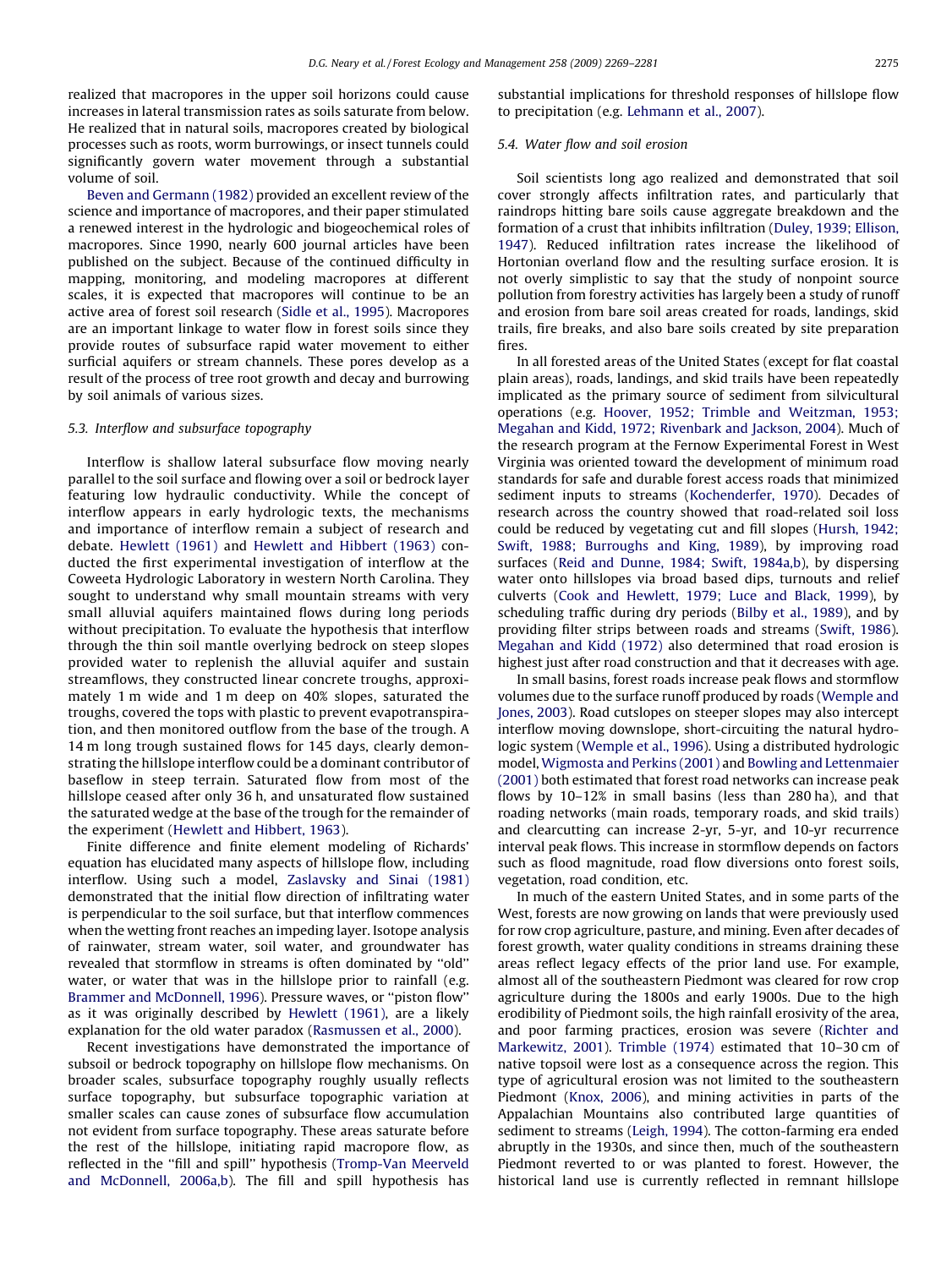gullies, thin topsoils with low carbon contents, altered valleys, unstable streams, and altered steam biological communities ([Richter and Markewitz, 2001](#page-11-0)). [Happ \(1945\)](#page-10-0) described the situation for the South Carolina Piedmont which suffered soil losses of up to 15 cm. A sediment budget conducted 55 years later in a forested watershed found stable terraces with unstable streams downcutting through the legacy agricultural sediments and determined that in stream erosion accounted for 60–80% of current sediment export ([Jackson et al., 2005\)](#page-10-0).

Much of the cotton-era erosion occurred as gully erosion ([Ireland et al., 1947\)](#page-10-0), and remains of these gullies are still ubiquitous on forested Piedmont hillslopes ([Richter and Marke](#page-11-0)[witz, 2001; Galang et al., 2007](#page-11-0)). These gullies can reactivate after timber harvest [\(Rivenbark and Jackson, 2004](#page-11-0)), potentially delivering significant quantities of sediment to the valley floor [\(Ward and](#page-12-0) [Jackson, 2004\)](#page-12-0). Because of the potential problems associated with reactivated agricultural gullies, the Georgia Forestry Commission has recently developed gully BMPs for forestry operations.

The legacy sediment and geomorphological effects of past land use are also transmitted to the stream biological communities. [Harding et al. \(1998\)](#page-10-0) found that current aquatic communities in the southern Appalachians were best predicted by 1950s land use. Even after five decades of forest growth, stream biology still reflected the prior land use. These legacy effects need to be understood in order to understand the water quality status of watersheds.

Forest soils are reforming in new forests planted on abandoned agricultural lands but their rate of formation is slow, creating a few centimeters of new ''A Horizon'' in a half century [\(Van lear et al.,](#page-12-0) [1995\)](#page-12-0). As these forest soils redevelop, Hortonian surface flow has dramatically declined, sediment delivery to channels has dropped, nutrient fluxes into streams are lowered, and stormflows are less flashy ([Jackson et al., 2005\)](#page-10-0). Delivery of legacy sediment downstream continues to be a problem but overall water quality has improved because of conversion of agricultural lands back to forests.

#### 5.5. Landslides and soil management

Shallow landslides or other mass soil movements, such as earthflows and debris torrents (water-charged failures moving in the stream channel) occur naturally in forest watersheds ([Froehlich, 1978; Swanson et al., 1981](#page-10-0)). In steep regions, such as the Pacific Northwest, scientists have found that these mass soil failures are essential to maintaining health fish habitat because they introduce wood and complexity to streams [\(Everest and](#page-10-0) [Meehan, 1981\)](#page-10-0) and create off-channel fish habitat [\(Miller and](#page-11-0) [Benda, 2000\)](#page-11-0). While these events occur naturally and can be important for creating fish habitat, forest management activities can accelerate when a failure will occur. Highly accelerated soilrelated landslides may damage channels and water quality. Some potential mechanisms by which forest management can accelerate landslides include:

- Reduced soil strength (loss of root re-enforcement and root anchoring) with timber harvesting,
- Increased soil–water pore pressure (increased net precipitation, reduced evapotranspiration, re-routing of road runoff),
- Altered slope configuration (over-steepened cut-slopes and unconsolidated sidecast along roads).

Side-cast roads on steep slopes and roads with inadequate culvert capacity on steep streams have high probabilities of failure and can produce landslides and debris flows with large effects on local stream systems. Landslide inventories conducted on two Idaho National Forests following major climatic events found 88% ([Megahan et al., 1978](#page-11-0)) and 57% ([McClelland et al., 1997\)](#page-11-0) of all landslides were associated with roads. Better road placement and design can greatly reduce landslide risks from roads ([Sessions et al.,](#page-11-0) [1987](#page-11-0))

A complete discussion of landslides is beyond the scope of this paper, but it is important to note that the linkages of forest soils, geology, vegetation, management, and water contribute to slope failure risks. WRENS (USDA Forest Service, 1980) lists factors contributing to both slump-earthflow and debris avalanche/debris flow type failures. Some factors to consider for the later type of soil failure include: slope gradient, soil depth, surface drainage characteristics, soil texture, bedding structure and orientation of geology, surface slope configuration, precipitation input, vegetation cover, roads and skidways, and harvest system (summarized in [Ice, 1985](#page-10-0)). Clearly soil factors are a key consideration for slope failures and are strongly influenced by local hydrology. Risks rise when forest soils are shallow, soil moisture content is high, soil internal drainage is slow, slopes are steep, woody vegetation is removed, roads divert water on to slopes, and precipitation is high. The shear strength needed to hold soils on slopes can be compromised by soil saturation due to rain or road runoff diversions, death of tree roots due to harvesting, fire, or insect outbreaks, slope steepness, changes in vegetation type.

A review of landslide inventories for the Pacific Northwest [\(Ice,](#page-10-0) [1985](#page-10-0)) found a number of examples where landslide rates associated with forest management, particularly roads, had declined from earlier inventories. This is probably a result of improved road construction (avoidance or removal of side-cast road construction methods, better drainage, full-bench road construction, improved culvert sizing, etc.) and maturing of the road system. [Robison et al. \(1999\)](#page-11-0), in a study of the 1996 floods and landslides in Oregon, reported that most landslides in forest were related to roads. The road associated landslides found in this study were typically about four times larger in volume than non-road associated landslides. Some State forest practice rules, notably those in Washington and California, also address harvest units and require special planning or restrict harvesting in high landsliderisk locations. These rules continue to be monitored and evaluated for their effectiveness.

## 5.6. Nutrient cycling and water quality

An important breakthrough in forest soil and watershed science was the establishment of the linkage between nutrient cycles in forest ecosystems and the quality of water in streamflow. Nutrient cycling was the second major theme of scientific effort in understanding the linkages between forest soils and water ([Fig. 4\)](#page-4-0). Development of this linkage largely arose from research being conducted at major watershed research facilities ([Swank and](#page-11-0) [Waide, 1988;](#page-11-0) [Table 3](#page-4-0)). Efforts such as the Clean Water Act of 1977 in the USA and similar legislation in Canada, the Acid Rain Program in the late 1970s as well as the National Science Foundation's LTER program stimulated and funded forest soil science research dealing with the linkage between nutrient cycling and water quality. Controversy over forest harvesting in the late 1960s and into the 1970s also stimulated nutrient cycling research.

Several publications have reviewed the literature on the linkages of disturbances to forest vegetation and soils and water quality ([Brown, 1980; Brown and Binkley, 1994; Neary and](#page-10-0) [Hornbeck, 1994; Dissmeyer, 2000; Neary, 2002](#page-10-0)). Site-specific nutrient cycling syntheses have been done for individual research watersheds like Coweeta [\(Swank and Waide, 1988](#page-11-0)), Walker Branch ([Johnson and Van Hook, 1989](#page-10-0)), Hubbard Brook ([Likens and](#page-11-0) [Bormann, 1995](#page-11-0)), and Fernow Experimental Forest [\(Adams and](#page-9-0) [Kochenderfer, 2007](#page-9-0)), to mention a few. In addition, this topic is covered in greater detail in the paper by [Van Miegroet and Johnson](#page-12-0) [\(in this volume\).](#page-12-0)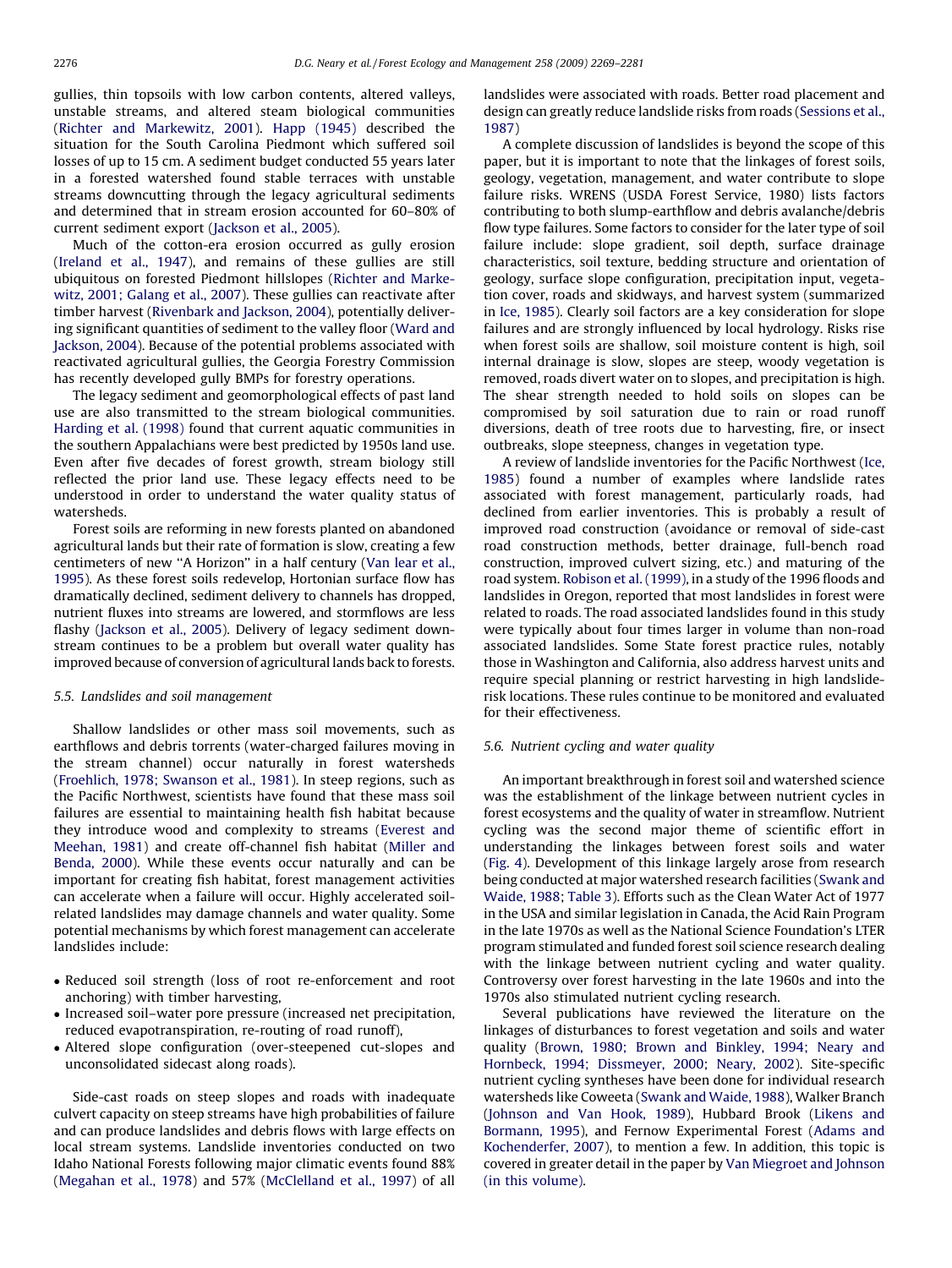## D.G. Neary et al. / Forest Ecology and Management 258 (2009) 2269–2281 2277

## 5.7. Water repellency

Many forest soils have developed in the presence of fire, including those in forested wetlands [\(Neary et al., 2005\)](#page-11-0). Understanding linkages with water flow through forest ecosystems is important in the management of fire in forests. A key fire process in soils is water repellency. The creation of water repellency in soils involves both physical and chemical processes. Although hydrophobic soils have been observed since the early 1900s [\(DeBano,](#page-10-0) [1981, 2000a, 2000b](#page-10-0)), fire-induced water repellency was first identified on burned chaparral watersheds in southern California in the early1960s. Watershed scientists were aware of it earlier, but it had been referred to simply as the ''tin roof'' effect because of its effect on infiltration. In southern California, both the production of a fire-induced water repellency and the loss of protective vegetative cover played a major role in the post-fire runoff and erosion. Normally, dry soils have an affinity for adsorbing liquid and vapor water because there is strong attraction between the mineral soil particles and water. In water repellent soils, however, the water droplet ''beads up'' on the soil surface where it can remain for long periods and in some cases will evaporate before being absorbed by the soil. Water repellency has been characterized by measuring the contact angle between the water droplet and the water-repellent soil surface. Wettable dry soils have a liquid–solid contact angle of nearly zero degrees. In contrast, water-repellent soils have liquid-solid contact angles of  $90^\circ$ (Fig. 6).

Water repellency is produced by soil organic matter that forms hydrophobic substances during natural or fire-induced heating that coat mineral particles. It can be found in both fire and non-fire environments [\(DeBano, 2000a,b; DeBano et al., 1998](#page-10-0)). The magnitude of fire-induced water repellency depends upon several parameters, including the severity of the fire, the type and amounts of organic matter, temperature gradients in the mineral soil, soil texture, and antecedent soil moisture. Soil heating during a fire produces a water-repellent layer at or near the soil surface that further impedes infiltration into the soil. The severity of the water repellency in the surface soil layer decreases over time as it is exposed to moisture; in many cases, it does not substantially affect infiltration beyond the first year. Water repellency can have a particularly significant effect on water quantity and quality because it produces surface runoff-dominated precipitation responses. This reduces soil moisture, increases watershed peakflows, and dramatically increases hillslope and channel erosion ([Neary et al., 2005; MacDonald and Huffman, 2004; Larsen and](#page-11-0) [MacDonald, 2007\)](#page-11-0).



Fig. 6. Fire-induced water repellent soil showing water drops beaded on the surface of mineral soil. ([DeBano, 1981; Neary et al., 2005](#page-10-0); Photo by Leonard DeBano).

## 5.8. Forest floor and the environmental fate of pesticides

Apart from clearcutting, the single most divisive issue in forestry related to water quality has been the use of silvicultural chemicals. Research by [Norris \(1970\)](#page-11-0) pointed out the importance of the forest floor in adsorbing pesticides and preventing leaching and surface runoff. [Fredriksen et al. \(1975\)](#page-10-0) noted in their research that most cases of herbicide contamination of water in forest watersheds involve the application phase. Their work clearly demonstrated that the organic matter of the forest floor and surface mineral horizons is the ''single most important soil characteristic'' influencing adsorption and retention of pesticide residues on-site in forest soils.

More recent work by [Michael and Neary \(1993\)](#page-11-0) and [Neary et al.](#page-11-0) [\(1993\)](#page-11-0) expanded on the work of [Norris \(1970\)](#page-11-0) using newer, rapidly degrading pesticides. They augmented the earlier findings regarding the importance of forest soils in protecting water quality. [Neary et al. \(1993\)](#page-11-0) and [Neary and Michael \(1996\)](#page-11-0) concluded that the risks to water quality posed by modern silvicultural chemicals is very low due to infrequent use over the rotation of a forest stand, lack of bioaccumulation by the pesticides, and the function of forest soil organic matter and microorganisms in adsorbing and decomposing pesticide residues. If forest pesticides are not applied directly to water during application, their propensity to move into streams is limited by forest soil processes. Although herbicides, especially water soluble ones, can move through forest soils, they do so in small amounts because of the organic matter in the forest floor, roots, and organic coatings on mineral particles ([Neary et al., 1985](#page-11-0)). Herbicide molecules sorbed onto organic matter can then be taken up by target plant roots or degraded by soil microorganisms. Some herbicides like glyphosate are so tightly sorbed onto organic complexes that they do not leach at all ([Michael and Neary, 1993\)](#page-11-0).

## 5.9. Best management practices—understanding soil and water linkages

The U.S. Environmental Protection Agency (USEPA) coined the term ''Best Management Practices'' (BMPs) in the mid-1970s as the agency developed guidance for achieving nonpoint pollution control objectives of the 1972 Amendment of Water Pollution Control Act (known as the Clean Water Act). While BMPs are not direct linkages between forest soils and hydrology, they have been developed, and are generally successful, because of the improved understanding of the actual linkages between forest soils and water [\(Stone, 1973\)](#page-11-0). [Singer and Maloney \(1977\)](#page-11-0) defined BMPs as operational practices that prevent or reduce the amount of nonpoint source pollution in keeping with water quality objectives. BMPs are relatively low cost measures to reduce nonpoint pollution developed from science and professional judgment. These techniques are fundamentally interdisciplinary, involving all aspects of water quality, forest hydrology, forest soils, aquatic and terrestrial biology, and forest engineering. Commercial forestry is regulated largely at the State level, and in the late 1970s and early 1980s, states began publishing the first forestry BMP guidance documents. These guidance documents have evolved over time in response to emerging research, operational experiences, changing technology, economics, and social values.

While BMP specifics vary from state to state, all forestry BMPs share the same following basic strategies (adapted from [Jackson](#page-10-0) [et al., 2004; Olszewski and Jackson, 2006; Jackson and Miwa,](#page-10-0) [2007\)](#page-10-0): (1) Minimize soil compaction and bare ground coverage, (2) Separate exposed bare ground from surface waters, (3) Separate fertilizer and herbicide applications from surface waters, (4) Inhibit hydraulic connections between bare ground and surface waters, (5) Avoid disturbance in steep convergent areas, (6)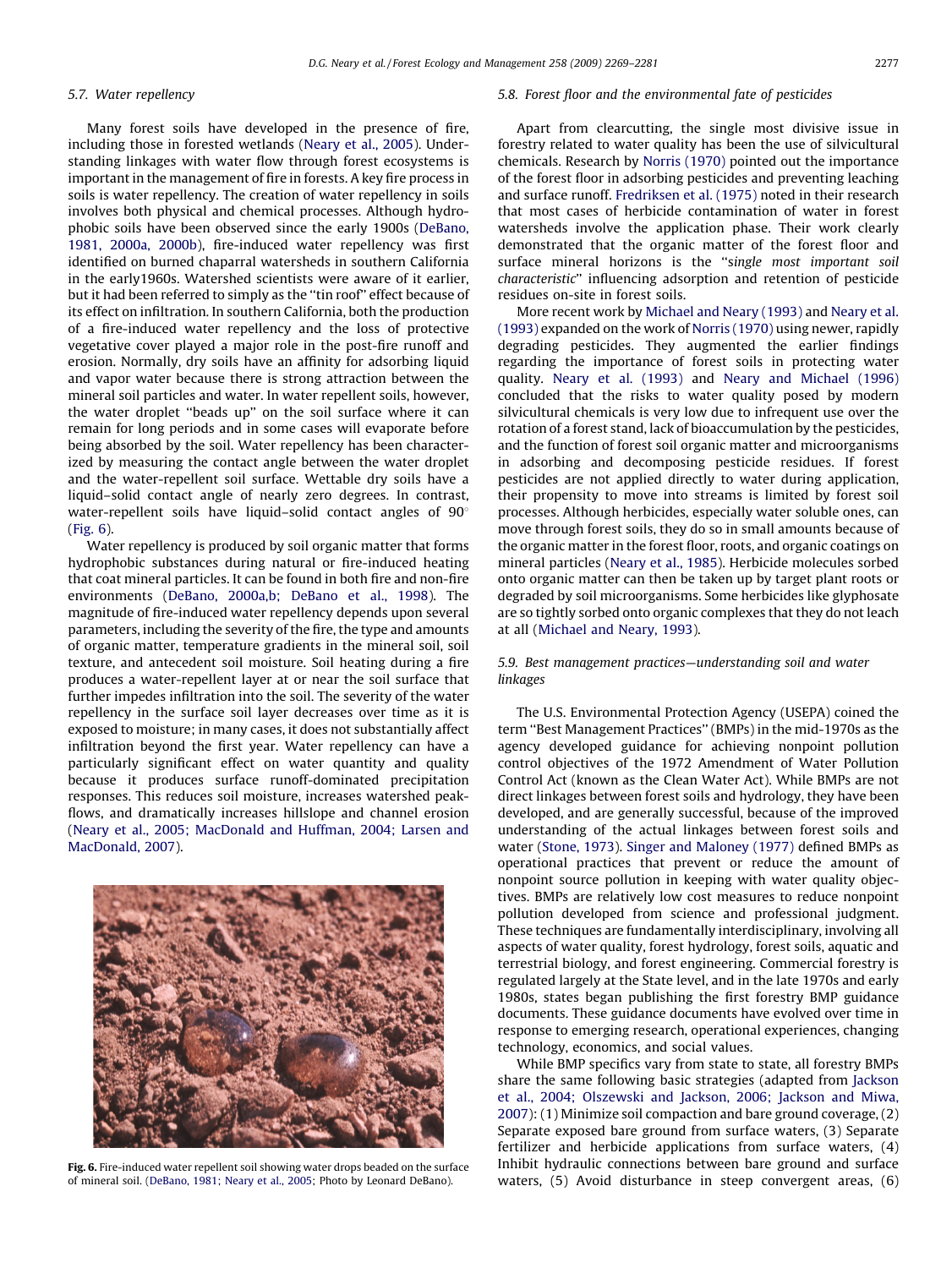<span id="page-9-0"></span>provide a forested buffer around streams, and (7) Engineer stable road surfaces and stream crossings. Any forester who keeps these principles in mind and broadly understands forest soils and water quality can do a good job minimizing nonpoint pollution.

## 6. Directions, trends, and research needs

In regards to future directions, trends, and research needs for the topic of forest soils and water in the next five years or even halfcentury, the outlook is both clear and cloudy, depending on whose ''Crystal Ball'' one gazes into. One trend that is crystal clear and inexorable is that the importance of water quantity and quality will increase as the 21st Century unfolds. This is driven by climate change and population growth. By 2030, the current projection is that 47% of the world's population will face severe water shortages ([OECD, 2008](#page-11-0)). The management of forests and grasslands for drinking water supplies will continue to be a major activity for Federal and other land management agencies ([Dissmeyer, 2000\)](#page-10-0). Forest soil science will have to maintain its pace to satisfy information needs of forest land managers under pressure to supply adequate amounts of high quality water.

A future direction in forest soils and water is increased usage of forest watershed simulation models. These models are tools for evaluating water quantity and quality issues related to forest management and disturbance. They also provide a management tool for extending research results and a research method for prioritizing research and focusing work on important problems in the fields of forest soils and forest hydrology. There are numerous forest watershed models because of differences in their approaches and application [\(Brooks et al., 2003\)](#page-10-0). In the early 1980s, there were at least 75 hydrologic simulation models that were available and deemed suitable for small watersheds [\(Renard et al., 1982](#page-11-0)). Since the computer technology revolution in the early 1980s, the numbers and variations on these watershed models have in creased exponentially.

Some forest watershed models are mathematical rather than scaled physical models. These models can be lumped or spatially distributed across watersheds and their soils, and be empirical or physically based. The temporal resolutions of their simulations can be single event or continuous in nature. A comprehensive and detailed review of existing forest watershed models and how they incorporate soil processes is certainly beyond the scope beyond the scope of this paper. Some models do not incorporate soil processes at all, except in a very general way, and some simulate soil water movement in considerable detail. But, the sheer numbers, specific adaptations, and incorporations of soil processes in these models indicate the high degree of the advancement in the science in the past 50 years.

Several models are worth pointing out to illustrate the degree of soil processes incorporation into forest watershed models. FORWADY [\(Forest Water Dynamics, 2008\)](#page-10-0) is a new model developed by B. Seeley and J.P. Kimmons constructed around an earlier model, FORHYM, developed by Arp and Yin (1992). This model routes infiltrated water through the forest floor, A and B soil horizons, and the subsoil to produce runoff, interflow, and soil water storage. FLATWOODS [\(Sun et al., 1998\)](#page-11-0) is a forest hydrologic model developed for USA coastal plain forests based on the COASTAL model ([Sun, 1985\)](#page-11-0). The subsurface component of FLATWOODS incorporates soil moisture characteristic curves, saturated hydraulic conductivity, specific yield, soil moisture content, water table, and root density for multiple soil horizons.

A number of authors have looked at future directions in forest soil science relative to the linkages between forest soils and water ([Dissmeyer, 2000; Ice and Stednick, 2004; Fisher et al., 2005;](#page-10-0) [McFee and Kelly, 2005](#page-10-0)). [Fisher et al. \(2005\)](#page-10-0) pointed out the need to maintain a balanced mix of basic and applied research. [McFee and](#page-11-0) [Kelly \(2005\)](#page-11-0), in a summary of the 10th NAFSC, made a plea for seeking new approaches to old problems within the framework of team approaches to forest soil science. They reminded their readers that ''exciting things'' often happen on the interfaces between scientific disciplines like hydrology and forest soils.

A number of emerging issues like climate change and water quantity and quality will undoubtedly frame, and provide the funding for, new and continued research in this arena of forest soil science. Some key research issues and needs will be:

- Training an adequate number of scientists with expertise in the forest soil–water linkage;
- Maintaining funding for long-term watershed studies;
- Increasing the ''network'' of long-term watershed studies;
- Refining the ''natural range of variability'' of water yield and quality in forest landscapes;
- Determining if climate change will affect soil processes that affect water yield and quality;
- Determining if the current understanding of the linkages between forest soils and water quantity and quality hold up in a changing climate;
- Measuring long-term cumulative effects of forest soil management relative to water;
- Improving and validating soil process-based hydrologic models at a watershed scale;
- Refining BMPs and streamside management zone guidelines specific to water quality protection;
- Developing innovative approaches to quantify the function of soil organic matter in nutrient cycling and the linkage to water quality.

There are many challenges ahead in operating at the interface between forest hydrology and forest soils. However, this is a critical arena of endeavor for scientific, sociological, and economic reasons. The science of the past 50 years has laid a good foundation for supporting the work of the next 50 years.

## Acknowledgments

The authors would like to recognize the contributions of the many dedicated but unnamed technicians, professional support personnel, and graduate students who have contributed to the scientific advancements discussed in this paper. Many International, National, State, Province, and Private programs, too numerous to mention here, have contributed to the science described in this paper. Their support is gratefully acknowledged.

#### References

- Adams, M.B., Kochenderfer, J.N., 2007. Long-term stream chemistry monitoring in the Fernow Experimental Forest: implications for sustainable management of hardwood forests. e-General Technical Report SRS-101, U.S. Department of Agriculture, Forest Service, Southern Research Station: 97-106 [CD-ROM].
- Armson, K.A., 1977. Forest Soils: Properties and Processes. University of Toronto Press, Toronto.
- Arp, P.A., Yin, X., 1992. Predicting water fluxes through forests from monthly precipitation and mean monthly air temperature records. Canadian Journal of Forest Research 22, 864–877.
- Bernier, B., Winget, C.H. (Eds.), 1975. Forest Soils and Forest Land Management: Proceedings of the 4th North America Forest Soils Conference. Les Presses de L'Université Laval, Québec, Canada 670 pp.
- Beven, K., Germann, P., 1982. Macropores and water flow in soils. Water Resources Research 18 (5), 1311–1325.
- Bilby, R.E., Sullivan, K., Duncan, S.H., 1989. The generation and fate of road surface sediment in forested watersheds in southwestern Washington. Forest Science 35 (2), 453–468.
- Black, P.E., 1996. Watershed Hydrology. Ann Arbor Press, Chelsea, Michigan, 449 pp. Black, P.E., 1990. Watershed Hydrology. Advanced Reference Series. Prentice Hall, Englewood Cliffs, New Jersey.
- Black, P.E., 2004. Forest and wildland watershed functions. In: Ice, G.T., Stednick, J.D. (Eds.), A Century of Forest and Wildland Watershed Lessons. Society of American Foresters, Bethesda, MD, (Chapter 1), pp. 1–18.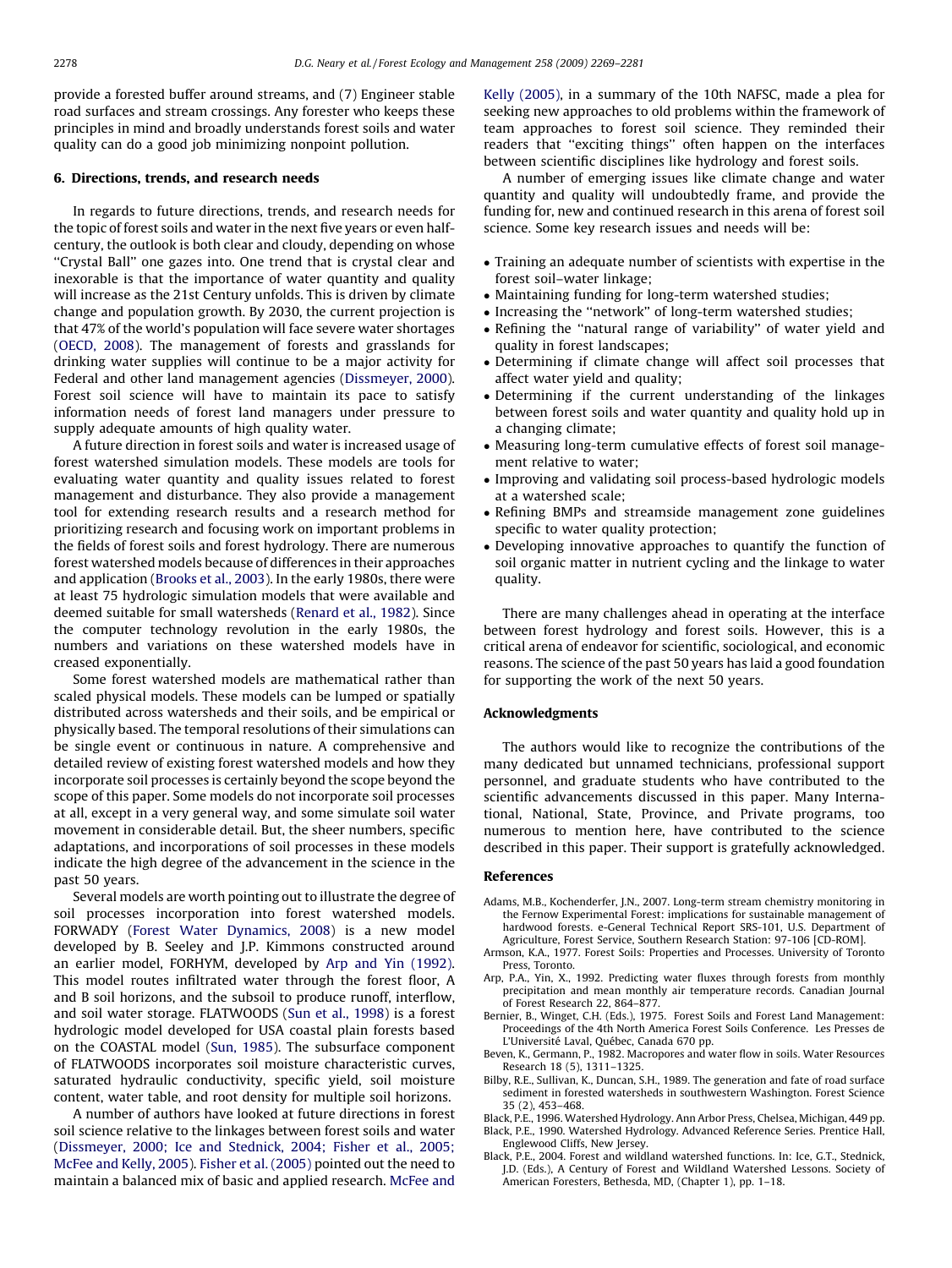- <span id="page-10-0"></span>Bowling, L.C., Lettenmaier, D.P., 2001. The effects of forest roads and harvest on catchment hydrology in a mountainous maritime environment. In: Wigmosta, M.S., Burges, S.J. (Eds.), Land Use and Watersheds: Human Influence on Hydrology and Geomorphology in Urban and Forest Areas, AGU Water Science and Application, vol. 2. American Geophysical Union, Washington, DC, pp. 145– 164.
- Boyle, J.R., Powers, R.F. (Eds.), 2000. Forest Soils and Ecosystem Sustainability, Proceedings of the Ninth North American Forest Soils Conference. Forest Ecology and Management 138, 1–462.
- Brammer, D.D., McDonnell, J.J., 1996. An evolving perceptual model of hillslope flow at the Maimai catchment. In: Anderson, M.G., Brooks, S.M. (Eds.), Advances in Hillslope Processes, vol. 1. John Wiley and Sons, New York, pp. 35–60.
- Brooks, K.N., Ffolliott, P.F., Gregersen, H.M., Thames, J.L., 1991. Hydrology and the Management of Watersheds. Iowa State University Press, Ames, IA.
- Brooks, K.N., Ffolliott, P.F., Gregerson, H.M., DeBano, L.F., 2003. Hydrology and the Management of Watersheds. Iowa State University Press, Ames, IA.
- Brown, G.W., 1980. Forestry and Water Quality. Oregon State University Press, Corvallis, Oregon, 124 pp.
- Brown, T.C., Binkley, D., 1994. Effect of management on water quality in North American forests. USDA Forest Service General Technical Report RM-248, Rocky Mountain Forest and Range Experiment Station, Fort Collins, CO.
- Burroughs, E.R. Jr., King, J.G., 1989. Reduction of soil erosion on forest roads. General Technical Report INT-264. USDA Forest Service Intermountain Research Station, Ogden, UT.
- Chandra, S., 1990. Hydrology in Ancient India. National Institute of Hydrology, Roorkee, India.
- Chang, M., 2003. Forest Hydrology: An Introduction to Water and Forests. CRC Press, Boca Raton, FL.
- Chang, M., 2006. Forest Hydrology: An Introduction to Water and Forests:, second ed. CRS Taylor & Francis Group, New York.
- Congressional Record, 2008. Senate Resolution S.RES.440 06-23-2008.
- Comerford, N.B., 2006. Forest soils. In: Lal, R. (Ed.), Encycloppedia of Soil Science.
- second ed. Taylor and Francis, New York, 1600 pp, pp. 725–727. Cook Jr., W.L., Hewlett, J.D., 1979. The broad based dip on Piedmont woods roads. Southern Journal of Applied Forestry 3 (1), 77–81.
- DeBano, L.F., 1981. Water repellent soils: a state-of-the-art. General Technical Report PSW-46. U.S. Department of Agriculture, Forest Service, Pacific Southwest Forest and Range Experiment Station, Berkeley, CA.
- DeBano, L.F., 2000a. Water repellency in soils: a historical overview. Journal of Hydrology 231–232, 4–32.
- DeBano, L.F., 2000b. The role of fire and soil heating on water repellency in Wildland environments: a review. Journal of Hydrology 231–232, 195–206.
- DeBano, L.F., Neary, D.G., Ffolliott, P.F., 1998. Fire's Effects on Ecosystems. John Wiley & Sons, Inc., New York.
- Diamond, J., 2005. Collapse: How Societies Choose to Fail or Succeed. Viking Press, New York, 592 pp.
- Dissmeyer, G.E., 2000. Drinking water from forests and grasslands: A synthesis of scientific literature. General Technical Report SRS-39. U.S. Department of Agriculture, Forest Service, Southern Research Station, Asheville, NC.
- Duley, F.L., 1939. Surface factors affecting the rate of intake of water by soils. Soil Science Society of America Proceedings 4, 60.
- Dunne, T., Black, R.D., 1970a. An experimental investigation of runoff production in permeable soils. Water Resources Research 6, 478–490.
- Dunne, T., Black, R.D., 1970b. Partial area contributions to storm runoff in a small New England watershed. Water Resources Research 6, 1296–1311.
- Dunne, T., Moore, T.R., Taylor, C.H., 1975. Recognition and prediction of runoffproducing zones in humid regions. Hydrological Sciences Bulletin 20 (3), 305– 327.
- Ellison, W.O., 1947. Soil erosion studies, III. Some effects of erosion on infiltration and surface runoff. Agricultural Engineering 28, 245.
- Everest, F.H., Meehan, W.R., 1981. Some effects of debris torrents on habitat of anadromous salmonids. In: National Council for Air and Stream Improvement, Inc., Measuring and Assessing the Effectiveness of Alternative Forest Management Practices on Water Quality. NCASI Technical Bulletin 353. Research Triangle Park, North Carolina, pp. 23–30.
- Fisher, R.F., Binkley, D., 2000. Ecology and Management of Forest Soils. John Wiley & Sons, New York.
- Fisher, R.F., Fox, T.R., Harrison, R.B., Terry, T., 2005. Forest soils education and research: trends, needs, and wild ideas. Forest Ecology and Management 220, 1–16.
- Forest Water Dynamics. 2008. [http://www.forestry.ubc.ca/ecomodels/moddev/](http://www.forestry.ubc.ca/ecomodels/moddev/forwady/forwady.htm) [forwady/forwady.htm.](http://www.forestry.ubc.ca/ecomodels/moddev/forwady/forwady.htm)
- Fredriksen, R.L., Moore, D.G., Norris, L.A., 1975. The impact of timber harvest, fertilization, and herbicide treatments on streamwater quality in western Oregon and Washington. pp. 283-314. In: Bernier, B., Winget, C.H. (Eds.), Forest Soils and Forest Land Management: Proceedings of the 4th North American Forest Soils Conference. Les Presses de L'Université Laval, Quebec, Canada. 670 pp.
- Frick, E.A., Buell, G.R., Hopkins, E.E., 1996. Nutrient sources and analysis of nutrient water-quality data, Apalachicola-Chattahoochee-Flint River Basin, Georgia, Alabaman, and Florida, 1972–1990. USGS Water Resources Investigations Report 96-4101. National Water-Quality Assessment Program, Atlanta.
- Froehlich, H.A., 1978. The influence of clearcutting and road building activities on landscape stability in western United States. In: Youngberg, C.Y. (Ed.), Forest Soils and Land Use, Proceedings, Fifth North American Forest Soils Conference, Colorado State University Press, Fort Collins, CO, pp. 165–173.
- Galang, M.A., Markewitz, D.D., Morris, L.A., Bussell, P., 2007. Land use change and gully erosion in the Piedmont region of South Carolina. Journal of Soil and Water Conservation 62, 122–129.
- Gale, M.R., Powers, R.F., Boyle, J.R., 2005. Forest Soils Research: Theory, Reality and its Role in Technology. Proceedings of the Tenth North American Forest Soils Conference, Forest Ecology and Management 220, 1–331.
- Gessel, S.P., Lacate, D.S., Weetman, G.F., Powers, R.F. (Eds.), 1990. Sustained productivity of forest soils.Proceedings of the Seventh North American Forest Soils Conference. University of British Columbia Press, Vancouver, British Columbia 525 pp.
- Grebe, C., 1852. Forstliche Gebirgskunde, Bodenkunde und Klimalehre, Wien, Austria (cited in Wilde 1946).
- Happ, S.C., 1945. Sedimentation in South Carolina Piedmont valleys. American Journal of Science 243 (3), 9–126.
- Harding, J.S., Benfield, E.F., Bolstad, P.V., Helfman, G.S., Jones III, E.B.D., 1998. Stream biodiversity: The ghost of land use past. Proceedings of the National Academy of Science of United States of America 95, 14843–14847.
- Henderson, G.S., Harris, W.F., 1975. An ecosystem approach to characterization of the nitrogen cycle in a deciduous forest watershed. In: Bernier, B., Winget, C.H. (Eds.), Forest Soils and Forest Land Management. Les Presses de L'Universite´ Laval, Québec, pp. 179-193.
- Hendricks, E.L., 1962. Hydrology: An understanding of water in relation to earth processes requires the collaboration of many disciplines. Science 135, 699–705.
- Henry, G., 1908. Les Sols Forestiers. Berger-Leviault, Paris (cited in Armson, 1977). Hewlett, J.D., 1982. Principles of Forest Hydrology. The University of Georgia Press, Athens, GA.
- Hewlett, J.D., 1961. Soil moisture as a source of baseflow from steep mountain watersheds. Station Paper 132. Southeastern Forest Experiment Station, USDA Forest Service, Asheville, NC.
- Hewlett, J.D., Hibbert, A.R., 1963. Moisture and energy conditions within a sloping soil mass during drainage. Journal of Geophysical Research 68 (4), 1081–1087.
- Hewlett, J.D., Nutter, W.L., 1969. An Outline of Forest Hydrology. University of Georgia Press, Athens, GA.
- Hewlett, J.D., Troendle, C.A., 1975. Non-point and diffused water sources: a variable source area problem. In: Watershed Management, American Society of Civil Engineers, Logan, UT, pp. 21–45.
- Heyer, K., 1860. Lehrbuch der forstlichen Bodenkunde und Klimatologie. Erlangen, Germany (cited in Wilde 1946 and Armson 1977).
- Hibbert, A.R., Troendle, C.A., 1988. Streamflow generation by variable source area. In: Swank, W.T., Crossley, D.A. (Eds.), Forest Hydrology and Ecology at Coweeta. Ecological Studies, vol. 66. Springer-Verlag, New York, pp. 111–127.
- Hodge, A.T., 2002. Roman Aqueducts and Water Supply. Gerald Duckworth & Company Ltd, London, 503 pp.
- Hoover, M.D., 1952. Water and timber management. Journal of Soil and Water Conservation 7, 75–78.
- Hornbeck, J.W., Martin, C.W., Pierce, R.S., Bormann, F.H., Likens, G.E., Eaton, J.S., 1987. The Northern hardwood forest ecosystem: ten years of recovery from clearcutting. Research Paper NE-RP-596. U.S. Department of Agriculture, Forest Service, Northeastern Forest Experiment Station, Broomall, PA.
- Horton, R.E., 1933. The role of infiltration in the hydrologic cycle. Transactions of the American Geophysical Union 14, 446–460.
- Hursh, C.R., 1936. Storm water and absorption. EOS Transactions AGU 17, 301– 302.
- Hursh, C.R, 1942. Naturalized roadbanks. Better Roads 12 (6,7), 13–15, 24–25, 17– 20.
- Hursh, C.R., 1944. Report of the subcommittee on subsurface flow. EOS Transactions AGU 22, 862–870.
- Ice, G.G., 1985. Catalog of landslide inventories for the Northwest. NCASI Technical Bulletin 456. National Council for Air and Stream Improvement, Inc., Research Triangle Park, NC.
- Ice, G.G., Stednick, J.D., 2004. A Century of Forest and Wildland Watershed Lessons. Society of American Foresters, Bethesda, MD, 292 pp.
- Illich, I., 1985. Water and the Waters of Forgetfulness. Boyars Press, London.
- Ireland, H.A., Sharpe, C.F.S., Eargle, D.H., 1947. Principles of gully erosion in the Piedmont of South Carolina. USDA Technical Bulletin No. 633. US Government Printing Office, Washington, DC.
- Jackson, C.R., 2006. Wetland hydrology. In: Batzer, D.P., Sharitz, R. (Eds.), Ecology of Freshwater and Estuarine Wetlands. University of California Press, Berkeley, pp. 43–81.
- Jackson, C.R., Miwa, M., 2007. Importance of forestry BMPs for water quality. In: Proceedings of the Louisiana Natural Resources Symposium: Human and Other Impacts on Natural Resources–Causes, Quantification, and Implications, August 13–14, 2007. Louisiana State University, Baton Rouge, pp. 10–31.
- Jackson, C.R., Martin, J.K., Leigh, D.S., West, L.T., 2005. A southeastern Piedmont watershed sediment budget; Evidence for a multi-millennial agricultural legacy. Journal of Soil and Water Conservation 60 (6), 298–310.
- Jackson, C.R., Sun, G., Amatya, D., Swank, W.T., Riedel, M., Patric, J., Williams, T., Vose, J.M., Trettin, C., Aust, W.M., Beasely, S., Williston, H., Ice, G.G., 2004. Fifty years of forest hydrology research in the southeast—Some lessons learned. In: Stednick, J., Ice, G.G. (Eds.), A Century of Forest and Wildland Watershed Lessons. Society of American Foresters, Washington, DC, pp. 33–112.
- Johnson, D.W., Van Hook, R.I. (Eds.), 1989. Analysis of Biogeochemical Cycling Processes in Walker Branch Watershed. Springer-Verlag, New York, NY, p. 401.
- Jenny, H., 1941. Factors of Soil Formation: A System of Quantitative Pedology. McGraw Hill, New York.
- Kerr, R.S., 1960. Land, Wood, and Water. Fleet Publishing Company, New York.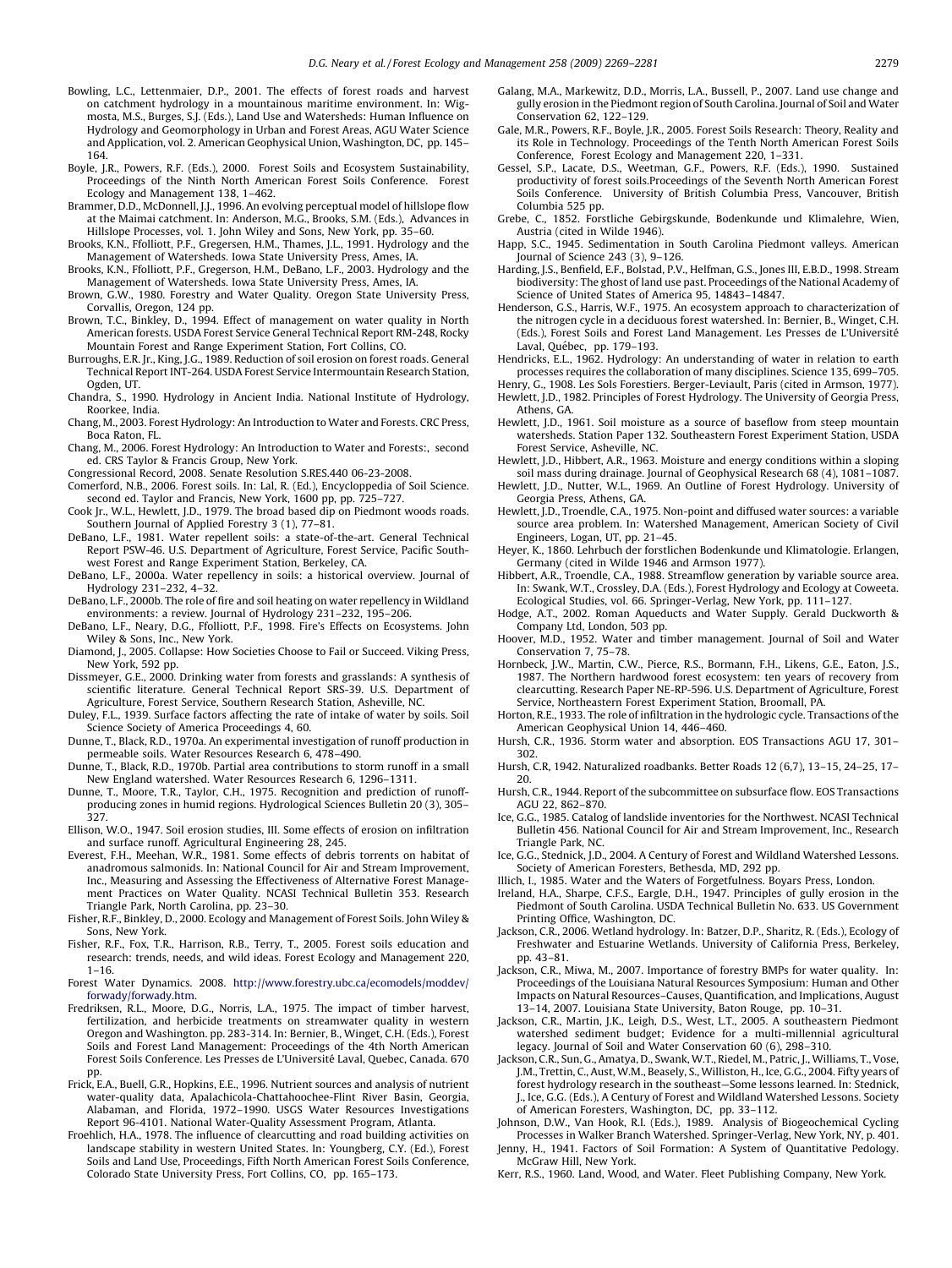<span id="page-11-0"></span>Kimmons, J.P., 1987. Forest Ecology. McMillan Publishing Company, New York, 531 pp.

Kittredge, J., 1948. Forest Influences. McGraw Hill Book Company, New York, 394 pp.

- Knox, J.C., 2006. Floodlplain sedimentation in the Upper Mississippi Valley: natural versus human accelerated. Geomorphology 79, 286–310.
- Kochenderfer, J.N., 1970. Erosion control on logging roads in the Appalachians. Research Paper NE-158, USDA Forest Service Northeastern Forest Experiment Station, Upper Darby, PA.
- Kratzer, E.B., Jackson, J.K., Arscott, D.B., Aufdenkampe, A.K., Dow, C.L., Kaplan, L.A., Newbold, J.D., Sweeney, B.W., 2006. Macroinvertebrate distribution in relation to land use and water chemistry in New York City drinking-water-supply waterheds. Journal of the North American Benthological Society 25, 954–976.
- Larsen, I.J., MacDonald, L.H., 2007. Predicting postfire sediment yields at the hillslope scale: testing RUSLE and disturbed WEPP. Water Resources Research 43, W1141[2, doi:10.1029/2006WR005560](http://dx.doi.org/10.1029/2006WR005560).
- Lee, R., 1980. Forest Hydrology. Columbia University Press, New York.
- Lehmann, P., Hinz, C., McGrath, G., Tromp-van Meerveld, H.J., McDonnell, J.J., 2007. Rain threshold for hillslope outflow: an emergent property of flow path connectivity. Hydrology and Earth System Science 11, 1047–1063.
- Leigh, D.S., 1994. Mercury contamination and floodplain sedimentation from former gold mines in north Georgia. Water Resources Bulletin 30 (4), 739–748.
- Likens, G.E., Bormann, F.H., 1995. Biogeochemistry of a Forested Ecosystem. Springer, New York, 159 pp.
- Luce, C.H., Black, T.A., 1999. Sediment production from forest roads in western Oregon. Water Resources Research 35 (8), 2561–2570.
- Lutz, H.J., Chandler Jr., R.F, 1946. Forest Soils. Wiley & Sons, New York.
- MacDonald, L.H., Huffman, E.L., 2004. Post-fire soil repellency: persistence and soil moisture thresholds. Soil Science Society of America Journal 68 (5), 1729–1734.
- McBroom, M.W., Beasley, R.S., Chang, M., 2008. Water quality effects of clearcut harvesting and forest fertilization with best management practices. Journal of Environmental Quality 37, 114–124.
- McClelland, D.E., Foltz, R.B., Wilson, W.D., Cundy, T.W., Heinemann, R., Saurbier, J.A., Schuster, R.I., 1997. Assessment of the 1995 and 1996 floods and landslides on the Clearwater National Forest Part 1: Landslide assessment. USDA Forest Service Report. Northern Region, Missoula, MT.
- McFee, W.W., Kelly, J.M., 1995. Carbon form and function in forest soils. In: Proceedings of the Eighth North American Forest Soils Conference, Soil Science Society of America, Madison, WI, p. 594.
- McFee, W.W., Kelly, J.M., 2005. Forest soils research and changing societal needs and values. Forest Ecology and Management 220, 326–330.
- McGuire, R.H., 1982. Hohkam and Patayan: Prehistory of southwestern Arizona. Academic Press, New York, 657 pp.
- Megahan, W.F., Kidd, W.J., 1972. Effect of logging roads on sediment production rates in the Idaho Batholith. Research Paper INT-123, USDA Forest Service Intermountain Forest and Range Experiment Station, Ogden, UT.
- Megahan, W.F., Day, N.F., Bliss, T.M., 1978. Landslide occurrence in the western and central Northern Rocky Mountain physiographic provinces in Idaho. In: Forest Soils and Land Use, Proceedings, Fifth North American Forest Soils Conference, August 6–9, Colorado State University, Fort Collins, CO, pp. 126–139.
- Michael, J.L., Neary, D.G., 1993. Herbicide dissipation studies in southern forest ecosystems. Environmental Toxicology and Chemistry 12, 405–410.
- Michigan Agricultural Experiment Station, 1958. Proceedings of the First North American Forest Soils Conference, Agricultural Experiment Station, Michigan State University, East Lansing, Michigan, 226 pp.
- Miller, D.J., Benda, L.E., 2000. Effects of punctuated sediment supply on valley-floor landforms and sediment transport. Geological Society of America Bulletin 112 (12), 1814–1824.
- Montgomery, D.R., 2007. Dirt: The Erosion of Civilizations. University of California Press, Berkeley.
- Neary, D.G., 2002. Chapter 6: Environmental sustainability of forest energy production, 6.3 Hydrologic values. In: Richardson, J., Smith, T., Hakkila, P. (Eds.), Bioenergy from Sustainable Forestry: Guiding Principles and Prac-
- tices. Elsevier, Amsterdam, pp. 36–67. Neary, D.G., Hornbeck, J.W., 1994. Impacts of harvesting practices on off-site environmental quality. In: Dyck, W.J., Cole, D.W., Comerford, N.B. (Eds.), International Energy Agency Project A6 Book, Impacts of Harvesting on Long-Term Site Productivity. Elsevier Press, (Chapter 4), pp. 81–118.
- Neary, D.G., Leonard, J.H., 1978. Effects of forest fertilization on water quality. New Zealand Journal of Forestry Science 8, 189–205.
- Neary, D.G., Michael, J.L., 1996. Herbicides—protecting long-term sustainability and water quality in forest ecosystems. New Zealand Journal of Forestry Science 26, 241–264.
- Neary, D.G., Bush, P.B., Michael, J.L., 1993. Fate of pesticides in southern forests: a review of a decade of progress. Environmental Toxicology and Chemistry 12, 411–428.
- Neary, D.G., Ryan, K.C., DeBano, L.F., (Eds.), 2005 (Revised 2008). Fire effects on soil and water. USDA Forest Service, Rocky Mountain Research Station, General Technical Report RMRS-GTR-42, vol. 4. Fort Collins, CO.
- Neary, D.G., Bush, P.B., Douglass, J.E., Todd, R.L., 1985. Picloram movement in an Appalachian forest watershed. Journal of Environmental Quality 14, 585–592.
- Norris, L.A., 1970. Degradation of herbicides in the forest floor. In: Youngberg, C.T., Davey, C.B. (Eds.), Tree Growth and Forest Soils. Oregon State
- University Press, Corvallis, OR, pp. 397–412. OECD, 2008. OECD Environmental Outlook to 2030. Organization for Economic Cooperation and Development, OECD Press, Paris.
- Olszewski, R., Jackson, R., 2006. Best management practices and water quality. In: A Primer on the Top Ten Forest Environmental and Sustainability Issues in the Southern United States. Special Report 06-06. NCASI, Research Triangle, NC.
- Pritchett, W.L., 1979. Properties and Management of Forest Soils. John Wiley & Sons, New York, 461 pp.
- Pritchett, W.L., Fisher, R.F., 1987. Properties and Management of Forest Soils, second ed. John Wiley & Sons, New York, 522 pp.
- Ramann, E., 1893. Forstliche Bodenkunde und Standortslehre. Springer, Berlin, Germany (cited in Wilde 1946).
- Rasmussen, T.R., Baldwin Jr., R.H., Dowd, J.F., Williams, A.G., 2000. Tracer vs. pressure wave velocities through unsaturated saprolite. Soil Science Society of America Journal 64 (1), 75–85.
- Reid, L.M., Dunne, T., 1984. Sediment production from road surfaces. Water Resources Research 20, 1755–1761.
- Reid, J., Whittlesey, S., 1997. The Archaeology of Ancient Arizona. University of Arizona Press, Tucson.
- Renard, K.G., Rawls, W.J., Fogel, M.M., 1982. Currently available models. In: Haan, C.T., Johnson, H.P., Brakensiek, D.L. (Eds.), Hydrologic Modeling of Small Watersheds. Monograph Number 5. American Society of Agricultural Engineers, St. Joseph, MI, pp. 507–522.
- Richter, D.D., Markewitz, D.D., 2001. Understanding Soil Change: Soil Sustainability Over Millenia, Centuries, and Decades. Cambridge University Press, Cambridge.
- Rivenbark, B.L., Jackson, C.R., 2004. Concentrated flow breakthroughs moving through silvicultural streamside management zones: southeastern Piedmont, USA. Journal of the American Water Resources Association 40, 1043–1052.
- Robison, E.G., Mills, K., Paul, J., Dent, L., Skaugset, A., 1999. Oregon Department of Forestry Storm Impacts and Landslides of 1996: Final Report. Forest Practices Technical Report 4. Oregon Department of Forestry, Salem, OR.
- Rosen, M.R., Lapham, W.W., 2008. Introduction to the U.S. Geological Survey national water-quality assessment (NAWQA) of ground-water quality trends and comparison to other national programs. Journal of Environmental Quality 37, S-190–S-19[8, doi:10.2134/jeq2008.0049.](http://dx.doi.org/10.2134/jeq2008.0049)
- Ryan, D.F, Glasser, S., 2000. Goals of this report. In: Dissmeyer, G.E. (Ed.). Drinking water from forests and grasslands: a synthesis of the scientific literature. General Technical Report SRS-39. U.S. Department of Agriculture, Forest Service, Southern Research Station, Asheville, NC (Chapter 1).
- Schumacher, W., 1864. Die Physik des Bodens. Wiegandt and Hempet, Berlin, Germany.
- Sessions, J., Balcom, J., Boston, K., 1987. Road location and construction practices: effects on landslide frequency and size in the Oregon Coast Range. Western
- Journal of Applied Forestry 2 (4), 119–124. Sidle, R.C., Kitahara, H., Terajima, T., Nakai, Y., 1995. Experimental studies on the effects of pipeflow on throughflow partitioning. Journal of Hydrology 165, 207– 219.
- Singer, J.R., Maloney, R.C., 1977. Nonpoint source control guidance silviculture. U.S. Environmental Protection Agency, Washington, D.C., 84 p.
- Sopper, W.E., Lull, H.W., 1967. International Symposium on Forest Hydrology: Proceedings of a National Science Foundation Advanced Science Seminar. Pergamon Press, New York.
- Stednick, J.D. (Ed.), 2008. Hydrological and Biological Responses to Forest Practices: The Alsea Watershed Study. Ecological Studies, vol. 199, Springer, New York.
- Steen, H.K., 1976. The U. S. Forest Service, A History. University of Washington Press, Seattle.
- Stone, E.L., 1973. The impact of timber harvest on soils and water. pp. 427–463. In: Report of the President's advisory panel on timber and the environment. U.S. Government Printing Office. Washington D.C.
- Stone, E.L., 1975. Soils and man's use of forest land. In: Bernier, B., Winget, C.H. (Eds.), Forest Soils and Forest Land Management: Proceedings of the Fourth North American Forest Soils Conference, Les Presses de L'Universite Laval, Quebec, pp. 1–10.
- Stone, E.L., 1984. Forest soils and treatment impacts. In: Proceedings of the Sixth North American Forest Soils Conference, University of Tennessee Press, Knoxville, p. 445.
- Sun, G., 1985. COASTAL—A distributed hydrological model for a lower coastal watershed in Georgia. Ph.D. Dissertation. University of Georgia, Athens, GA.
- Sun, G., Riekerk, H., Comerford, N.B., 1998. Modeling the forest hydrology of wetland-upland ecosystems of Florida. Journal of the American Water Resources Association 34, 827–841.
- Swank, W.T., Crossley, D.A. Jr. (Eds.), 1988. Forest Hydrology and Ecology at Coweeta, vol. 66, Springer Verlag, New York, 469 pp.
- Swank, W.T., Waide, J.B., 1988. Characterization of baseline precipitation and stream chemistry and nutrient budgets for control watersheds. In: Swank, W.T., Crossley, Jr., D.A. (Eds.), Forest Hydrology and Ecology at Coweeta. Ecological Studies, vol. 66, Springer Verlag, New York, pp. 57–80 (Chapter 4).
- Swanson, F.J., Swanson, M.M., Woods, C., 1981. Analysis of debris-avalanche erosion in steep forested lands: An example from Mapleton, Oregon, USA. In: Davies, T.R.H., Pearce, A.J. (Eds.), Erosion and Sediment Transport in the Pacific Rim Steeplands. International Association of Hydrological Sciences Pub. 132, Wallingford, pp. 67–75.
- Swift Jr., L.W., 1984a. Soil losses from roadbed and cut and fill slopes in the Southern Appalachian Mountains. Southern Journal of Applied Forestry 8, 209–215.
- Swift Jr., L.W., 1984b. Gravel and grass surfacing reduces soil loss from mountain roads. Forest Science 30, 657–670.
- Swift Jr., L.W., 1986. Filter strip widths for forest roads in the southern Appalachians. Southern Journal of Applied Forestry 10 (1), 27–34.